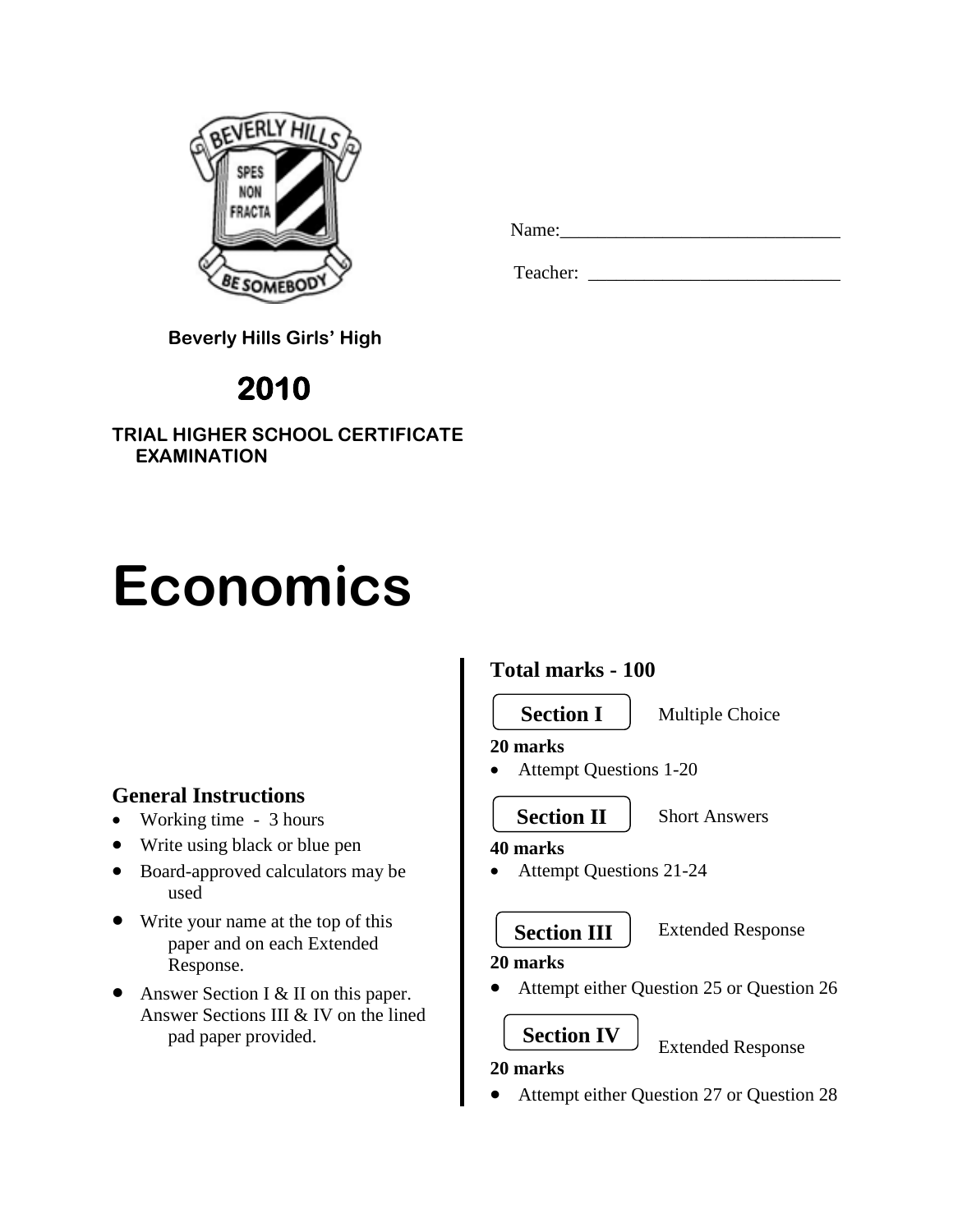#### **SECTION I Total marks (20) Attempt Questions 1 –20 Allow about 35 minutes for this section**

Answer the questions on the answer sheet provided

- 1. What is a key factor behind globalisation?
	- A.) A decline in protection worldwide
	- B.) The development of common currency systems
	- C.) The reduction in global tensions
	- D.) The development and spread of technology
- 2. Which of the following organisations is involved in wage setting practices?

\_\_\_\_\_\_\_\_\_\_\_\_\_\_\_\_\_\_\_\_\_\_\_\_\_\_\_\_\_\_\_\_\_\_\_\_\_\_\_\_\_\_\_\_\_\_\_\_\_\_\_\_\_\_\_\_\_\_\_\_\_\_\_\_\_

- A.) Work Choices
- B.) Industrial Relations Commission
- C.) Fair Work Australia
- D.) Fair Work Ombudsman
- 3. What is the opportunity cost of unemployment?
	- A) The unemployment benefits that have to be paid
	- B) Tax revenue lost from unemployed persons
	- C) The wages lost by being unemployed
	- D) The lost output that occurs as a result of unemployment
- 4. What part of the economy is micro-economics a study of? Wording here is a bit messy
	- A.) At the national level
	- B.) At the international level
	- C.) At the industry level
	- D.) At the government level
- 5. How are newly industrialised countries characterised?
	- A.) High rates of economic growth
	- B.) Equality of income and high living standards
	- C.) Low rates of economic growth
	- D.) An ability to influence other world economies
- 6. Which component of the Federal Budget is affected by the automatic stablisers?
	- A) The balance of payments component
	- B) The cyclical component
	- C) The structural component
	- D) The discretionary component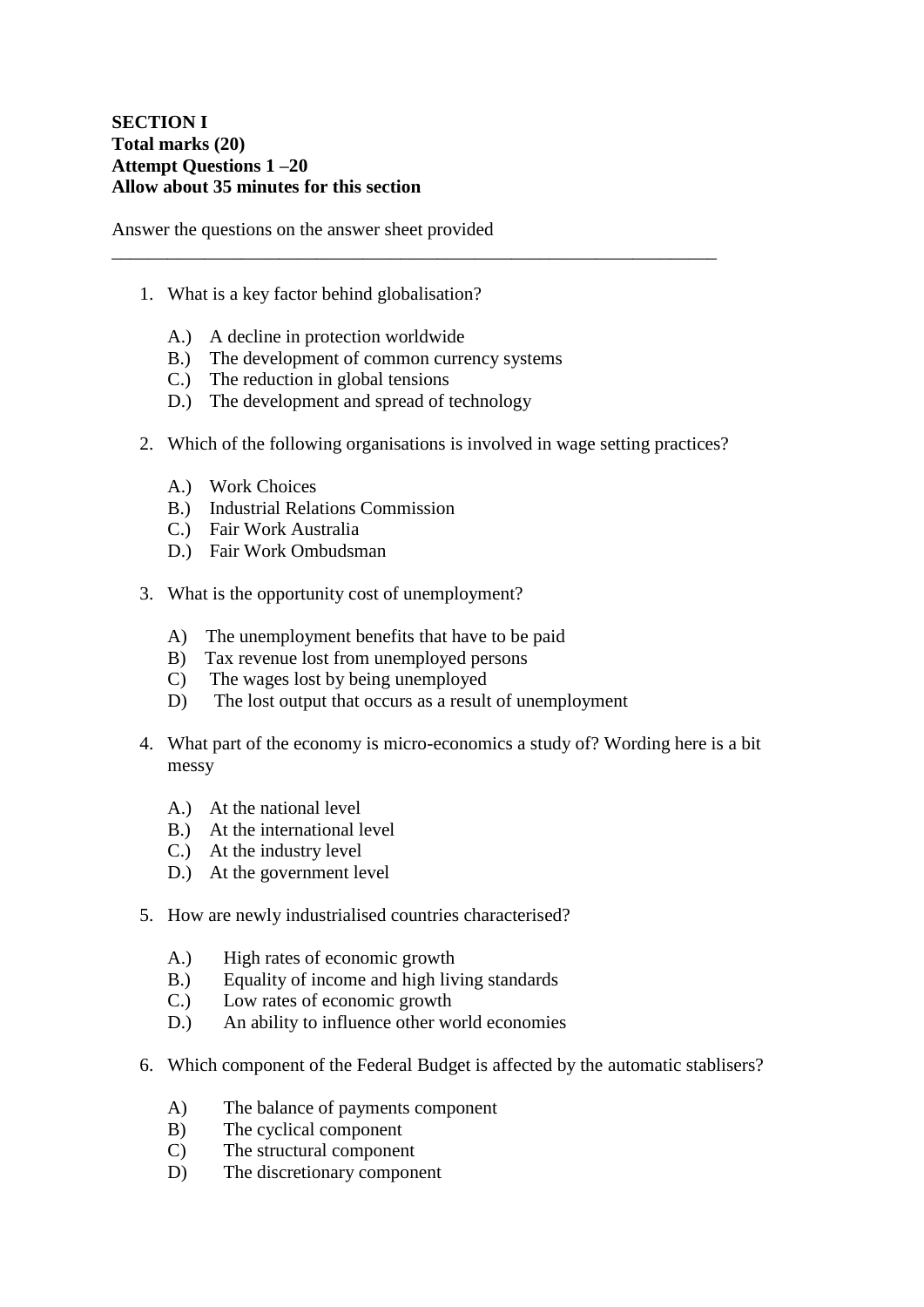- 7. Which is the most appropriate measure of the size of the global economy?
	- A.) The value of World Trade in US dollar terms based on purchasing power parity index (PPP)
	- B.) The value of wealth in US dollar terms based on purchasing power parity index (PPP)
	- C.) The value of GDP in US dollar terms based on purchasing power parity index (PPP)
	- D.) The value of world financial transactions in US dollar terms based on purchasing power parity index (PPP)
- 8. When will real income increase?
	- A) Prices rising faster than productivity
	- B) Prices fall faster than consumption
	- C) Prices rise slower than money income
	- D) Prices fall slower than nominal income

Question 9 is based on the following data for a closed economy

| Year | Income | Consumption | Investment | Government |
|------|--------|-------------|------------|------------|
|      |        |             |            |            |
|      |        |             |            |            |
|      |        |             |            |            |
|      |        |             |            |            |

- 9. What would the government's fiscal policy stance be in year 2? Is this asking what the government did between Year 2 and Year 3
	- A.) A neutral stance since the economy is moving towards equilibrium
	- B.) An expansionary fiscal stance since the economy is experiencing a recession
	- C.) A contractionary fiscal stance since the economy is experiencing inflation
	- D.) Increase government spending via a budget deficit.

10. What effect will a rise in aggregate demand have on an economy?

- A.) Reduce employment of resources, decrease inventories, increase employment
- B.) Decrease the level of saving, decrease inventories, increase employment
- C.) Reduce taxation revenue, increase employment of resources, increase inventory
- D.) Decrease transfer payments, increase savings, decrease unemployment
- 11. Given the consumption function  $C=1000+0.6Y$ , what is the marginal propensity to save?
	- A.) 0.4
	- B.) 0.6
	- $C.$ ) 400
	- D.) 1000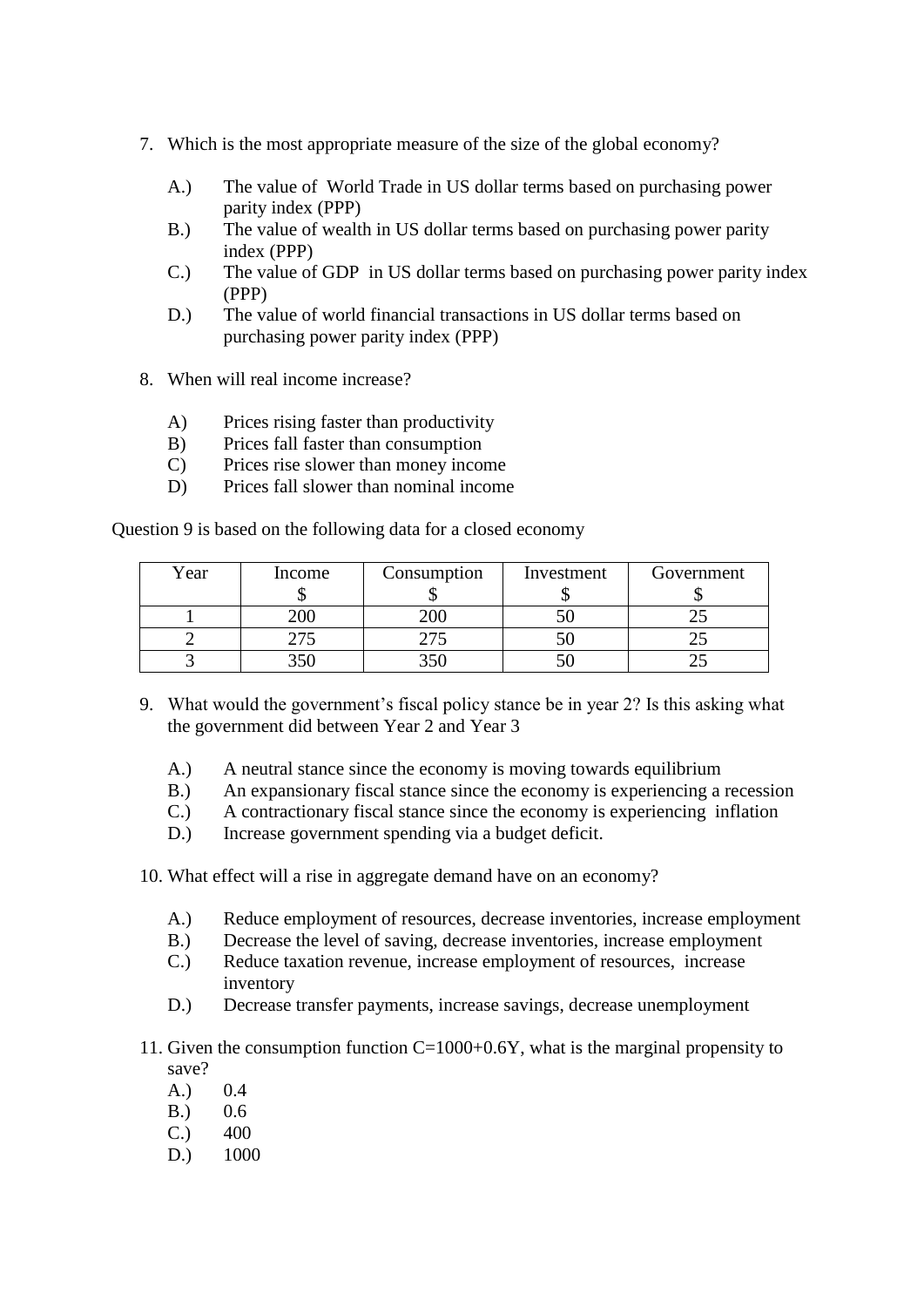- 12. Which of the following has led to increased instability of global exchange rates?
	- A.) The increase in direct investment and world trade
	- B.) The increase in currency speculation and portfolio investment
	- C.) The increase in the number of world conflicts
	- D.) The increase in world trade and improvements on technology
- 13. Which of the following will improve Australia's terms of trade?
	- A.) Export prices rise more slowly than import prices
	- B.) Export prices fall more slowly than import prices
	- C.) Export quantities rise faster than import quantities
	- D.) Export quantities fall aster than import quantities
- 14. Which of the following would result in an increase in international competitiveness?
	- A.) Rising inflation rates in the domestic economy
	- B.) Falling wage rates in the domestic economy
	- C.) Appreciation of the \$A
	- D.) Increased levels of protection in the Australian economy.
- 15. If over the next twelve months the labour force were to grow by 3% and output per person employed were to grow by 1% then what would be the minimum GDP growth rate necessary to prevent unemployment?
	- A.) 2%
	- B.) 3%
	- $C.$ )  $4%$
	- D.) 5%
- 16. Which of the following is regarded as conflicting economic goals
	- A) Economic growth and ecological sustainable development
	- B) Inflation and unemployment
	- C) Economic growth and full employment
	- D) Income inequality and tax increases
- 17. Which of the following is an example of a multilateral approach to reducing world trade protection?
	- A) Closer Economic Relations Trade Agreement (CERTA)
	- B) World Trade Organisation (WTO)
	- C) International Monetary Fund (IMF)
	- D) North Atlantic Treaty Organisation (NATO)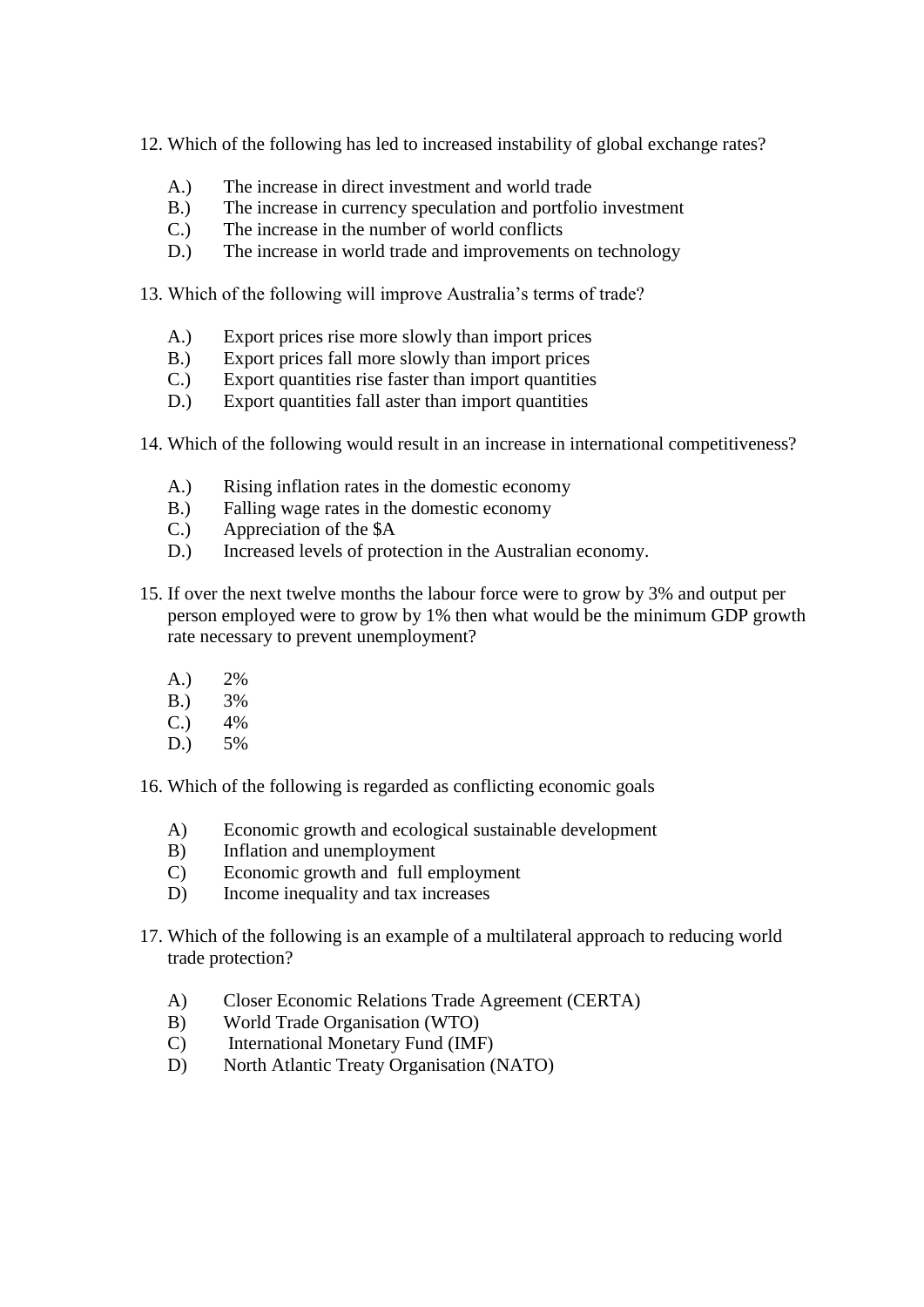- 18. Which of the following international organisations has as its main aim in providing financial assistance for economies experiencing financial difficulties
	- A) The World Bank
	- B) World Trade Organisation (WTO)
	- C) International Monetary Fund (IMF)
	- D) The organisation for Economic Co-operation and development (OECD)

Question 19 refers to aggregate demand and aggregate supply curves for a nation.

- 19. What best explains the movement from AS to AS1?
	- A) Improved economic conditions
	- B) Restrictions on polluting industries
	- C) Macroeconomic management
	- D) Microeconomic reform
- 20. When aggregate demand exceeds the productive capacity of an economy, what is the impact on prices?
	- A.) Rise
	- B.) Fall
	- C.) Remain unchanged
	- D.) Rise at first but then fall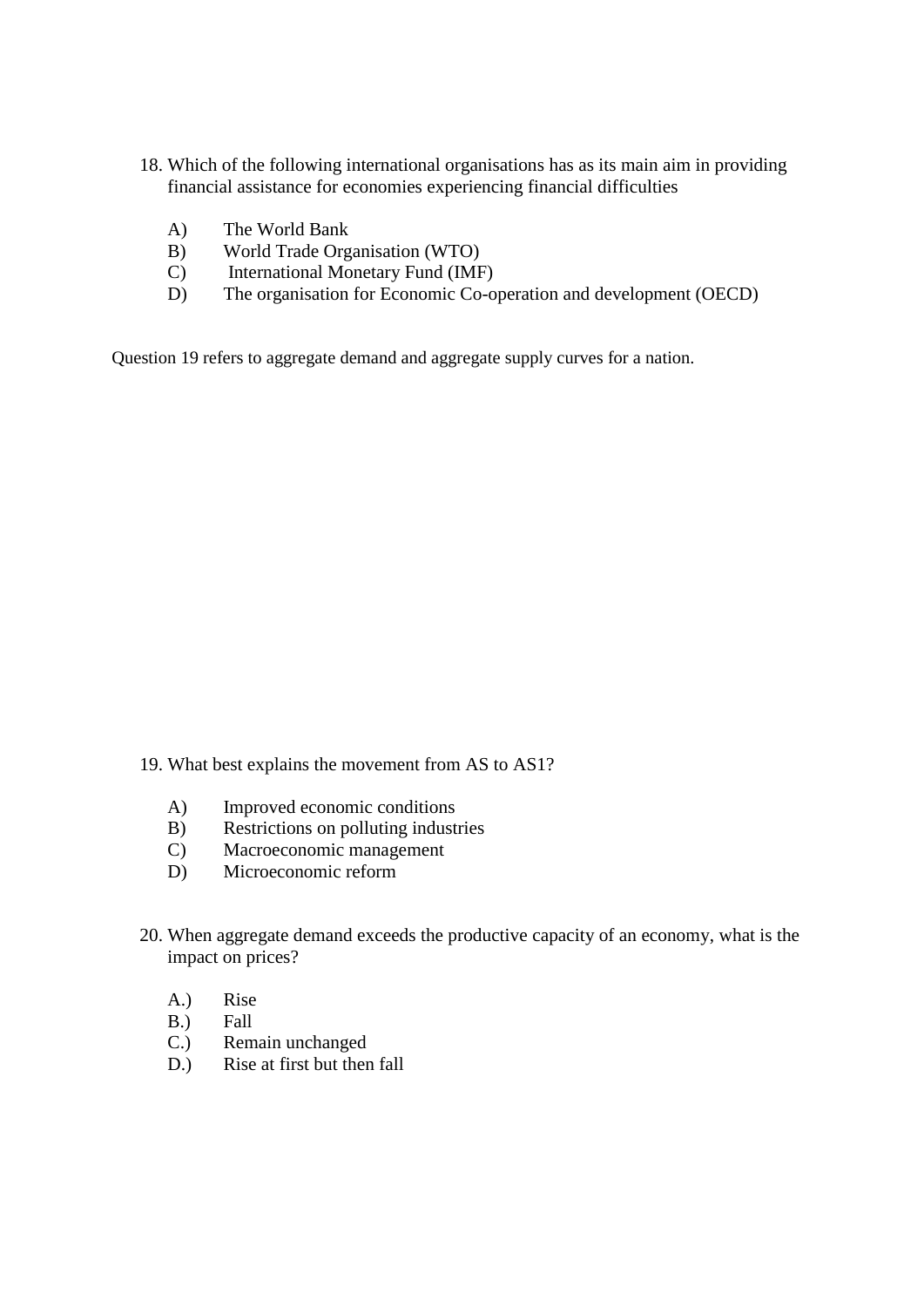#### **Section 11 Total marks (40) Attempt Questions 21 – 24 Allow about 1 hour and 15 minutes for this section**

Answer the questions in the spaces provided

Question 21. (10 marks)

**Government policy needs to adopt the 'strong sustainability' ecological principle.**

\_\_\_\_\_\_\_\_\_\_\_\_\_\_\_\_\_\_\_\_\_\_\_\_\_\_\_\_\_\_\_\_\_\_\_\_\_\_\_\_\_\_\_\_\_\_\_\_\_\_\_\_\_\_\_\_\_\_\_\_\_\_

**Despite significant recent reforms, Australia……is struggling to reverse environmental degradation. Problems of declining biological diversity, increasing land degradation, dryland salinity, loss of native vegetation, deteriorating air and water quality, poor river health, introduced species, greenhouse gas emissions, the absence of some representative ecosystems in national parks, and air, noise and water pollution are examples of regularly documented problems**

| a)            | What is meant by ecological sustainable development?                                                   |                             |
|---------------|--------------------------------------------------------------------------------------------------------|-----------------------------|
| b)            | Distinguish between private and public goods                                                           | 2                           |
|               |                                                                                                        |                             |
| $\mathbf{c})$ | Why is market failure an important consideration when attaining ecological<br>sustainable development? | $\mathcal{D}_{\mathcal{L}}$ |
|               |                                                                                                        |                             |
|               |                                                                                                        |                             |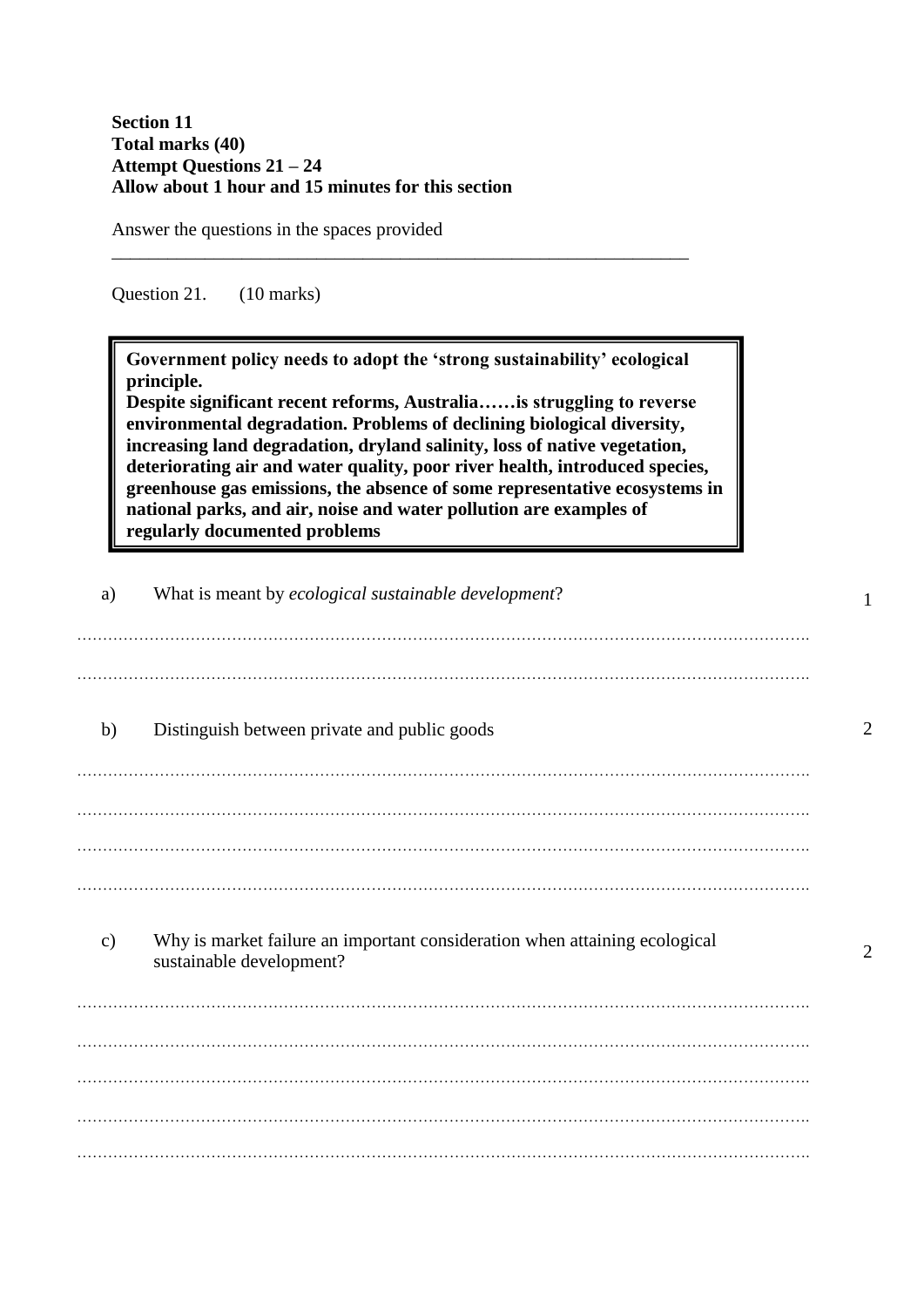| $\mathbf{u}$ | Discuss the effectiveness of government policy responses to help achieve ecological<br>sustainable development in recent years. |
|--------------|---------------------------------------------------------------------------------------------------------------------------------|
|              |                                                                                                                                 |
|              |                                                                                                                                 |
|              |                                                                                                                                 |
|              |                                                                                                                                 |
|              |                                                                                                                                 |
|              |                                                                                                                                 |
|              |                                                                                                                                 |
|              |                                                                                                                                 |
|              |                                                                                                                                 |
|              |                                                                                                                                 |
|              |                                                                                                                                 |
|              |                                                                                                                                 |
|              |                                                                                                                                 |
|              |                                                                                                                                 |
|              |                                                                                                                                 |

 $\overline{d}$ Discuss the effectiveness of government policy responses to help achieve ecological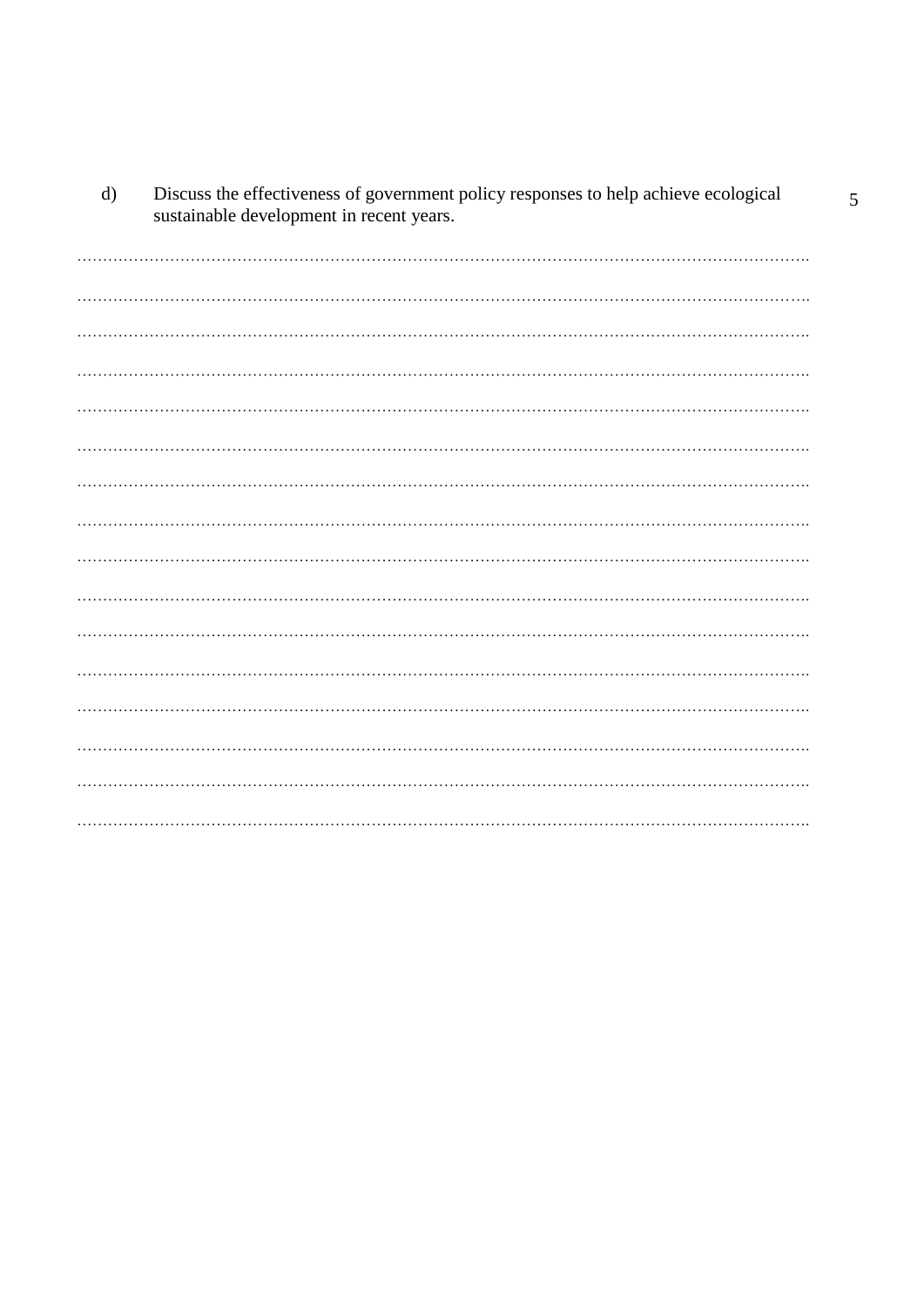## Question 22. (10 marks)

|                                      | 1999-2000                | 2000-2001                | 2007-2008                |
|--------------------------------------|--------------------------|--------------------------|--------------------------|
|                                      | <i><b>\$millions</b></i> | <i><b>\$millions</b></i> | <i><b>\$millions</b></i> |
| Goods                                |                          |                          |                          |
| Exports (Credits)                    | 97 655                   | 120 302                  | 182 816                  |
| Imports (Debits)                     | $-110610$                | $-120120$                | $-205089$                |
| <b>Net Goods</b>                     |                          |                          |                          |
| <b>Services</b>                      |                          |                          |                          |
| Credits                              | 28 317                   | 32796                    | 51 019                   |
| Debits                               | $-29713$                 | $-31769$                 | $-50254$                 |
| <b>Net Services</b>                  |                          |                          |                          |
| <b>Balance on goods and services</b> |                          |                          |                          |
| <b>Net income</b>                    | $-19346$                 | $-19750$                 | -48 780                  |
| <b>Current transfers</b>             | 218                      | 45                       | $-344$                   |
| <b>Balance on current Account</b>    | $-33479$                 | $-18496$                 | $-70632$                 |

*Table 1: Balance of Payments*

a) What is the balance of payments? ……………………………………………………………………………………………………………………………. ……………………………………………………………………………………………………………………………. ……………………………………………………………………………………………………………………………. ……………………………………………………………………………………………………………………………. 2

| I<br>I |
|--------|
|        |
|        |
|        |

| b) | Calculate the balance on goods and services for 2007-2008 |
|----|-----------------------------------------------------------|
|    |                                                           |
|    |                                                           |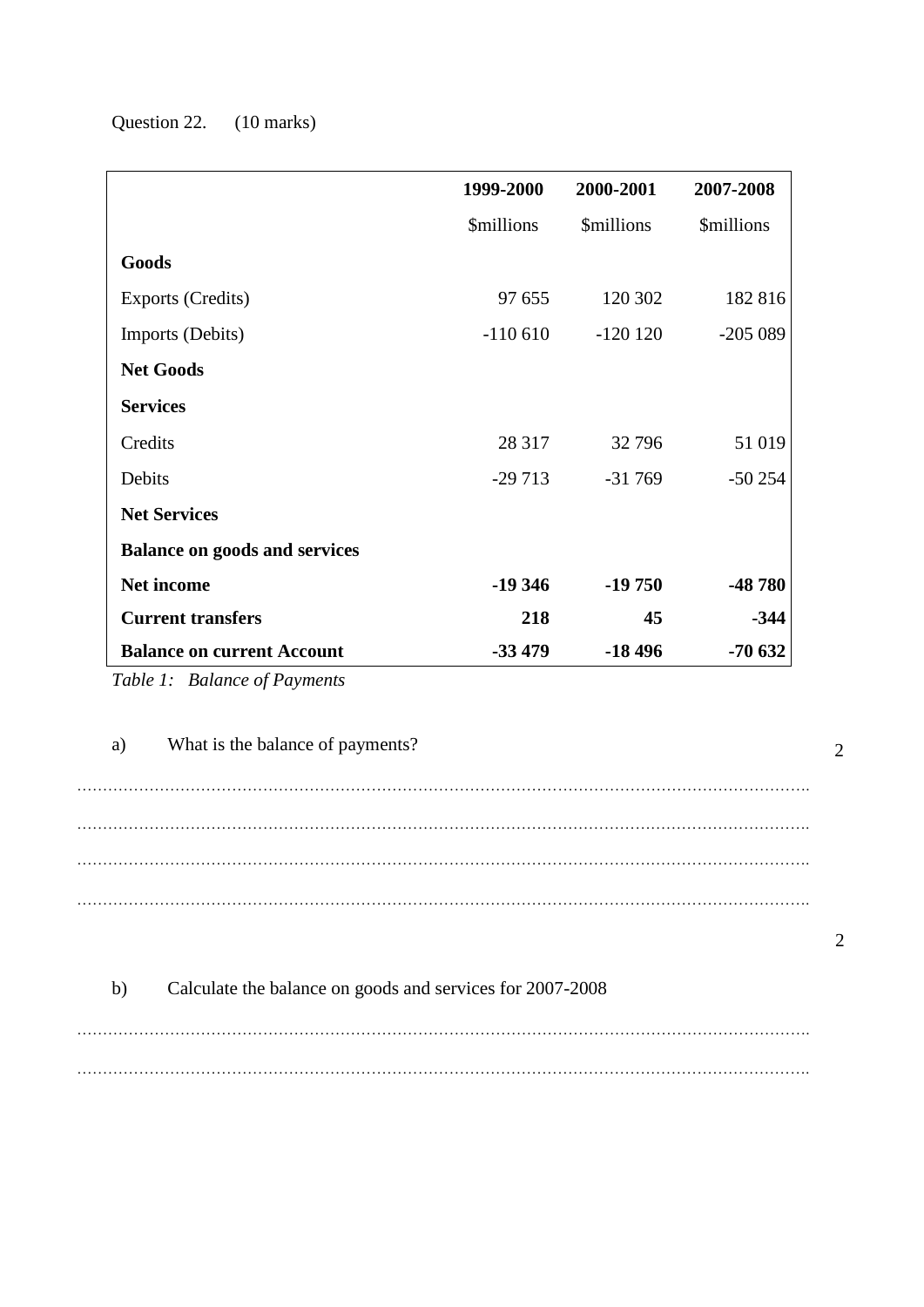| $\mathbf{c})$ | Identify the trend in the balance on current account, and account for this change               | $\overline{2}$ |
|---------------|-------------------------------------------------------------------------------------------------|----------------|
|               |                                                                                                 |                |
|               |                                                                                                 |                |
| $\mathbf{d}$  | Outline the consequences for the Australian economy of a persistent current account<br>deficit. | $\overline{4}$ |
|               |                                                                                                 |                |
|               |                                                                                                 |                |
|               |                                                                                                 |                |
|               |                                                                                                 |                |
|               |                                                                                                 |                |
|               |                                                                                                 |                |
|               |                                                                                                 |                |
|               |                                                                                                 |                |
|               |                                                                                                 |                |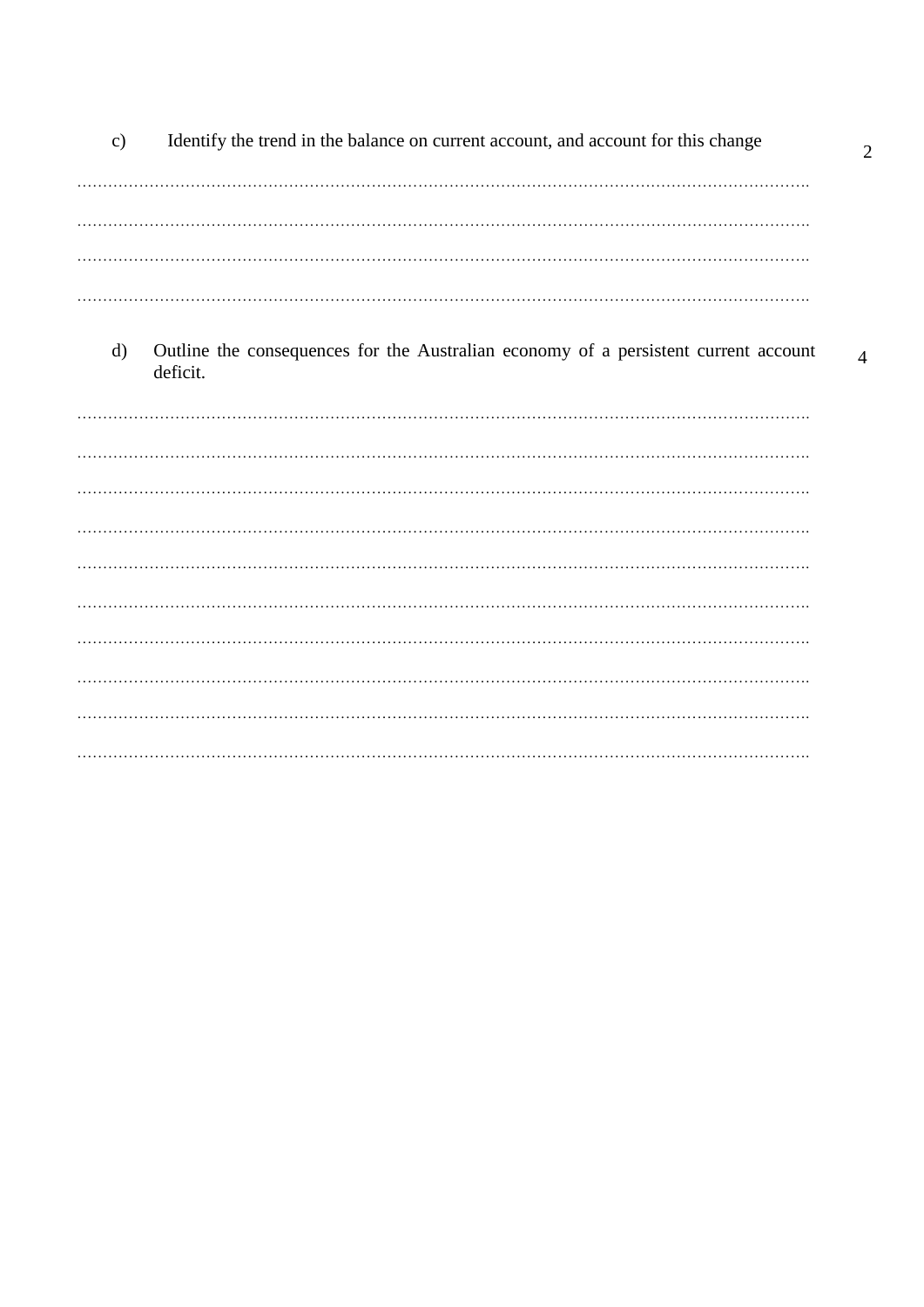



 $\overline{2}$ 

 $\overline{2}$ 

 $\mathbf{1}$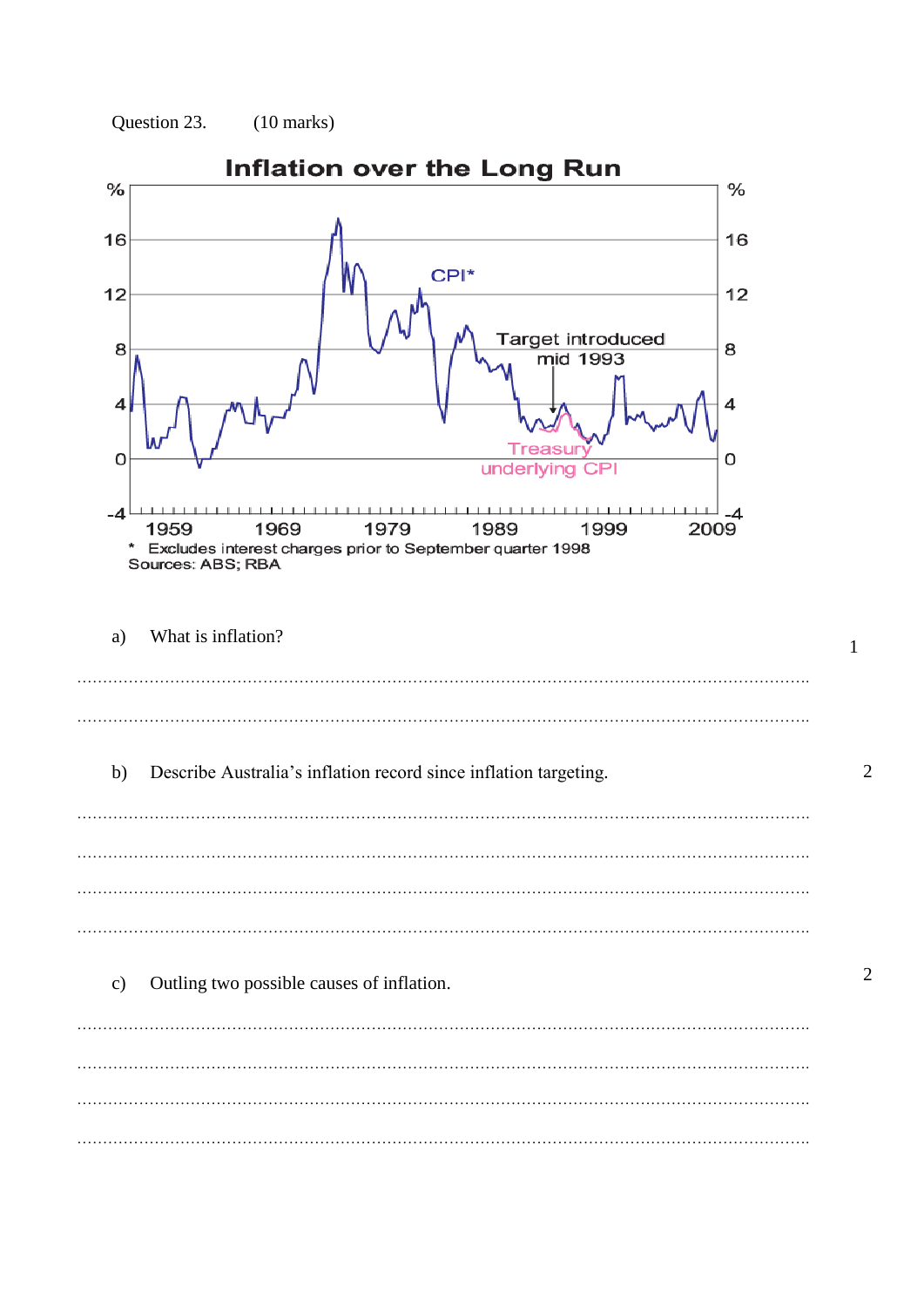Analyse the benefits of a sustained period of low inflation on Australia's economic  $\mathbf{d}$ performance.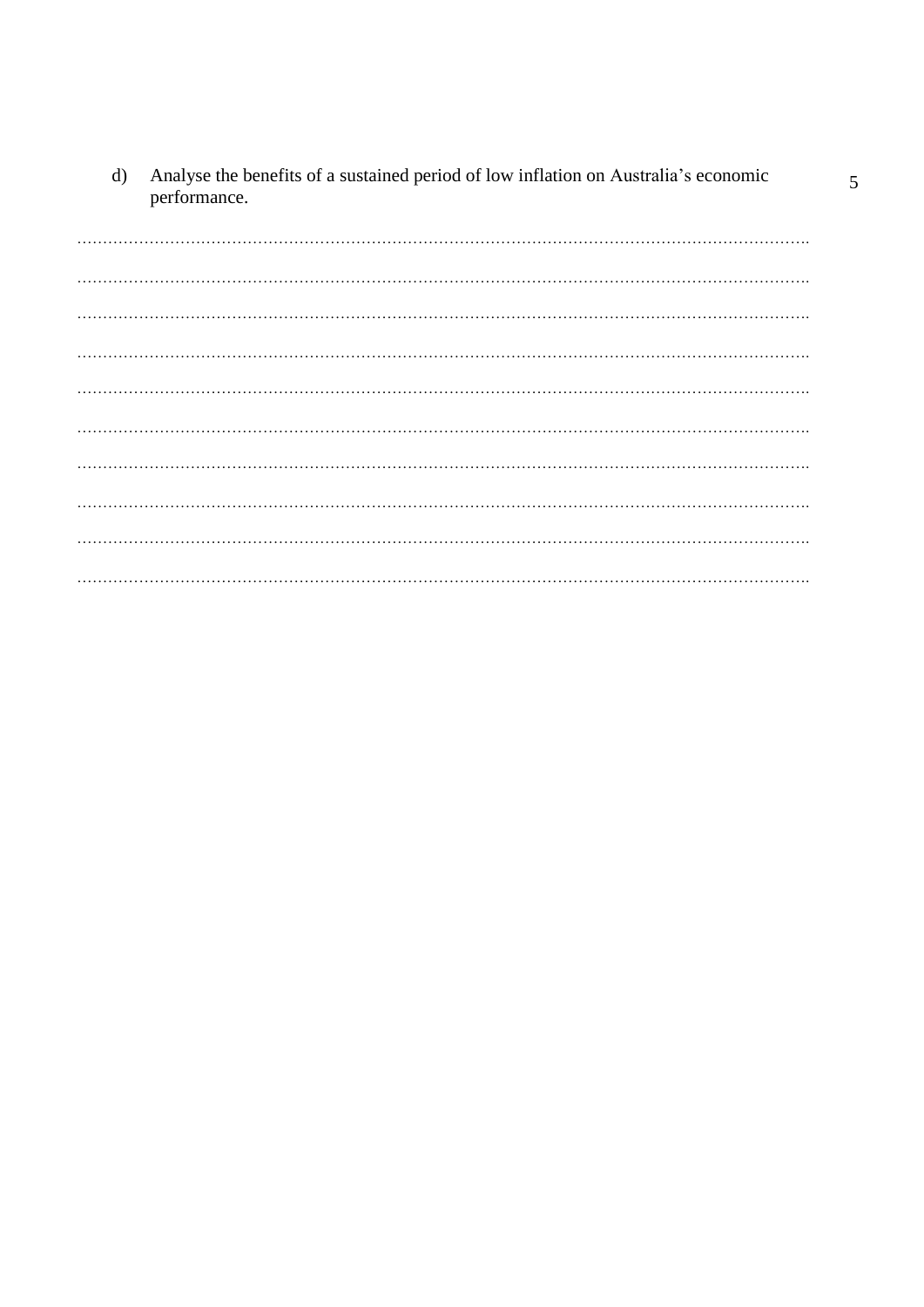Question 24. (10 marks)

The following information refers to Australia and some of her trading partners.

| Countries           | Australia     | l China | ↓   Germany   Japan   UK |                                       | USA |
|---------------------|---------------|---------|--------------------------|---------------------------------------|-----|
| l Gini co-efficient | $\big  0.352$ | 0.447   | $\mid$ 0.283             | $\vert 0.249 \vert 0.360 \vert 0.408$ |     |

a) Distinguish between income and wealth. ……………………………………………………………………………………………………………………………. . The contract of the contract of the contract of the contract of the contract of the contract of the contract of the contract of the contract of the contract of the contract of the contract of the contract of the contrac ……………………………………………………………………………………………………………………………. ……………………………………………………………………………………………………………………………. ……………………………………………………………………………………………………………………………. b) Refer to the stimulus material and explain Australia's level of inequality in terms of its trading partners. ……………………………………………………………………………………………………………………………. ……………………………………………………………………………………………………………………………. ……………………………………………………………………………………………………………………………. . The contract of the contract of the contract of the contract of the contract of the contract of the contract of the contract of the contract of the contract of the contract of the contract of the contract of the contrac ……………………………………………………………………………………………………………………………. c) Explain ONE economic benefit and ONE social cost of income inequality in the Australian work force. ……………………………………………………………………………………………………………………………. ……………………………………………………………………………………………………………………………. …………………………………………………………………………………………………………………………….

…………………………………………………………………………………………………………………………….

…………………………………………………………………………………………………………………………….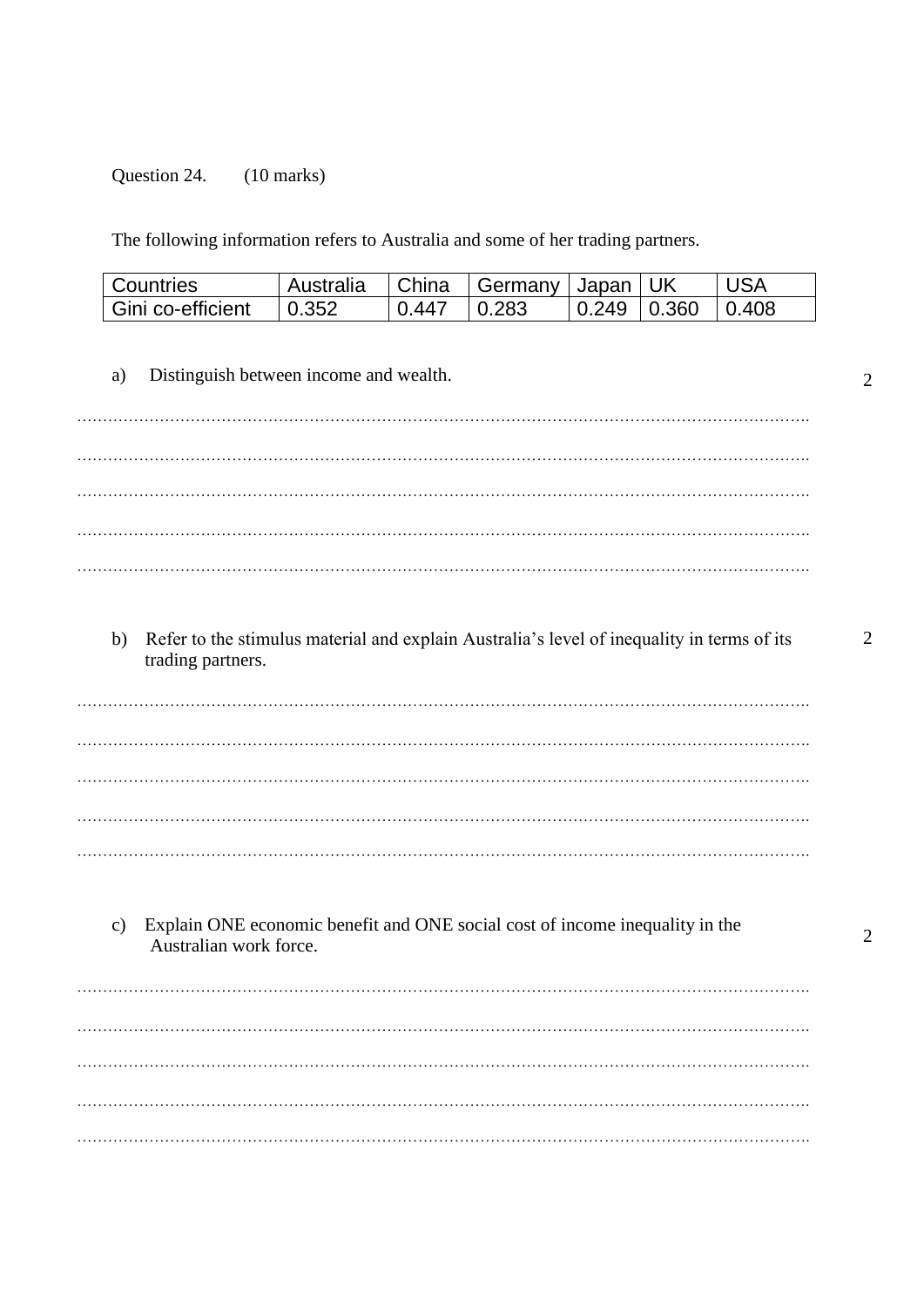Outline TWO policy options available to the Australian government in addressing the inequality in the distribution of income and wealth. 

 $\overline{4}$ 

 $d)$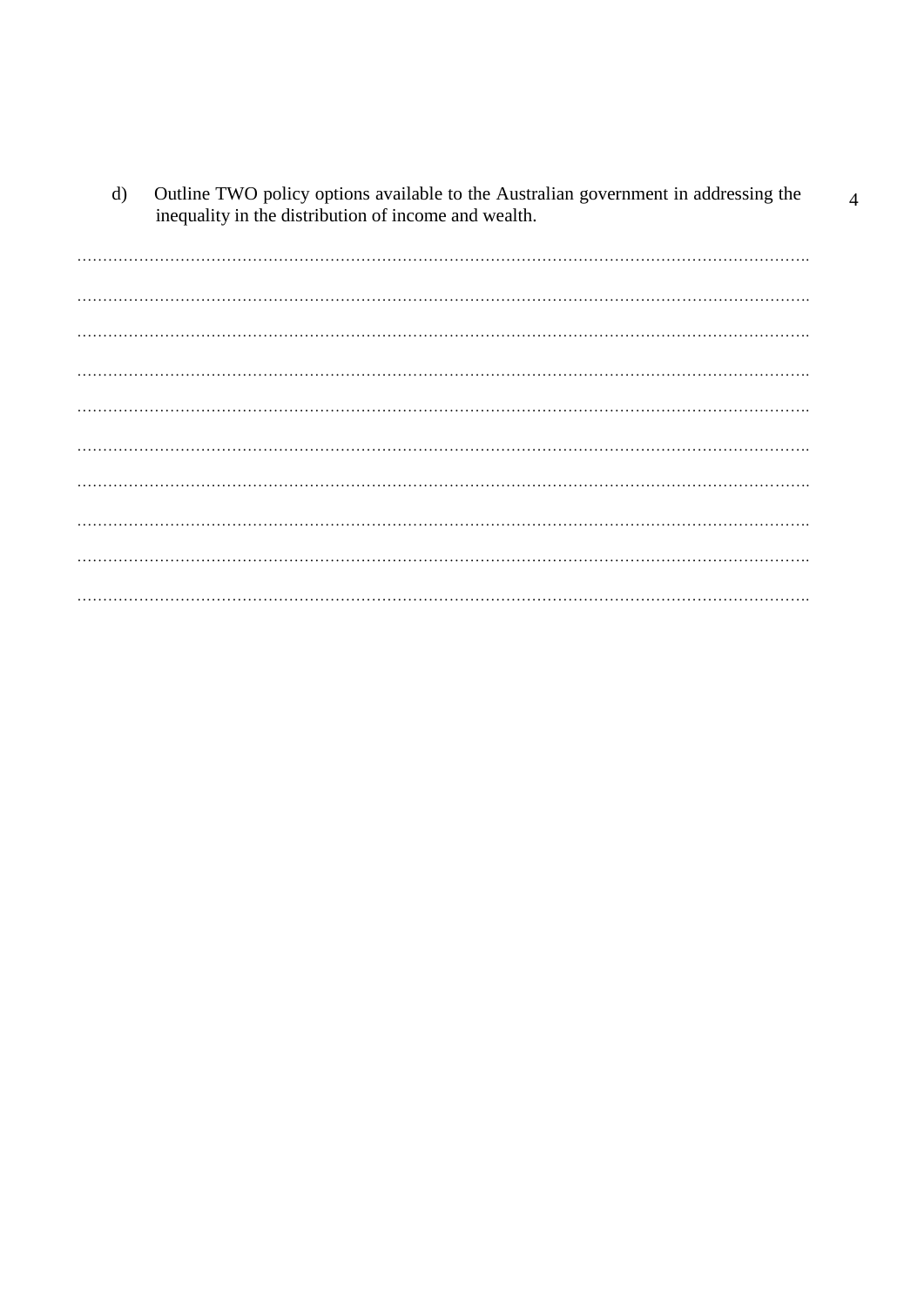**Section 111 Total marks (20) Attempt either Question 25 or Question 26 Allow about 35 minutes for this section.**

In your answer you will be assessed on how well you:

- use your knowledge and the economic information provided
- apply economic terms, concepts, relationships and theory
- present a sustained, logical and well-structured answer to the question.

\_\_\_\_\_\_\_\_\_\_\_\_\_\_\_\_\_\_\_\_\_\_\_\_\_\_\_\_\_\_\_\_\_\_\_\_\_\_\_\_\_\_\_\_\_\_\_\_\_\_\_\_\_\_\_\_\_\_\_\_\_\_\_\_\_\_\_\_\_

\_\_\_\_\_\_\_\_\_\_\_\_\_\_\_\_\_\_\_\_\_\_\_\_\_\_\_\_\_\_\_\_\_\_\_\_\_\_\_\_\_\_\_\_\_\_\_\_\_\_\_\_\_\_\_\_\_\_\_\_\_\_\_\_\_\_\_\_\_

#### **Question 25** (20 marks)

Discuss the effectiveness of government macroeconomic policies in maintaining the government goals of sustainable economic growth in recent times.



*Last year's Budget was framed amid a sharply deteriorating world economy which was considered the most challenging global economic conditions since the Great Depression. In 2009, the global economy contracted for the first time in the post-war era. In contrast, Australia grew by almost 1½ per cent supported by monetary and fiscal policy stimulus, a well functioning banking system, and strong growth in a number of East Asian economies.*

#### Budget Paper No 1 2010-11

*Despite the good economic numbers, the current prevailing mood is not universally positive for the Australian economy. Risk of serious contraction may have passed, but business leaders are cautious about the speed of the economic recovery. Many expect business conditions to remain difficult…..*

Ken Henry, Treasury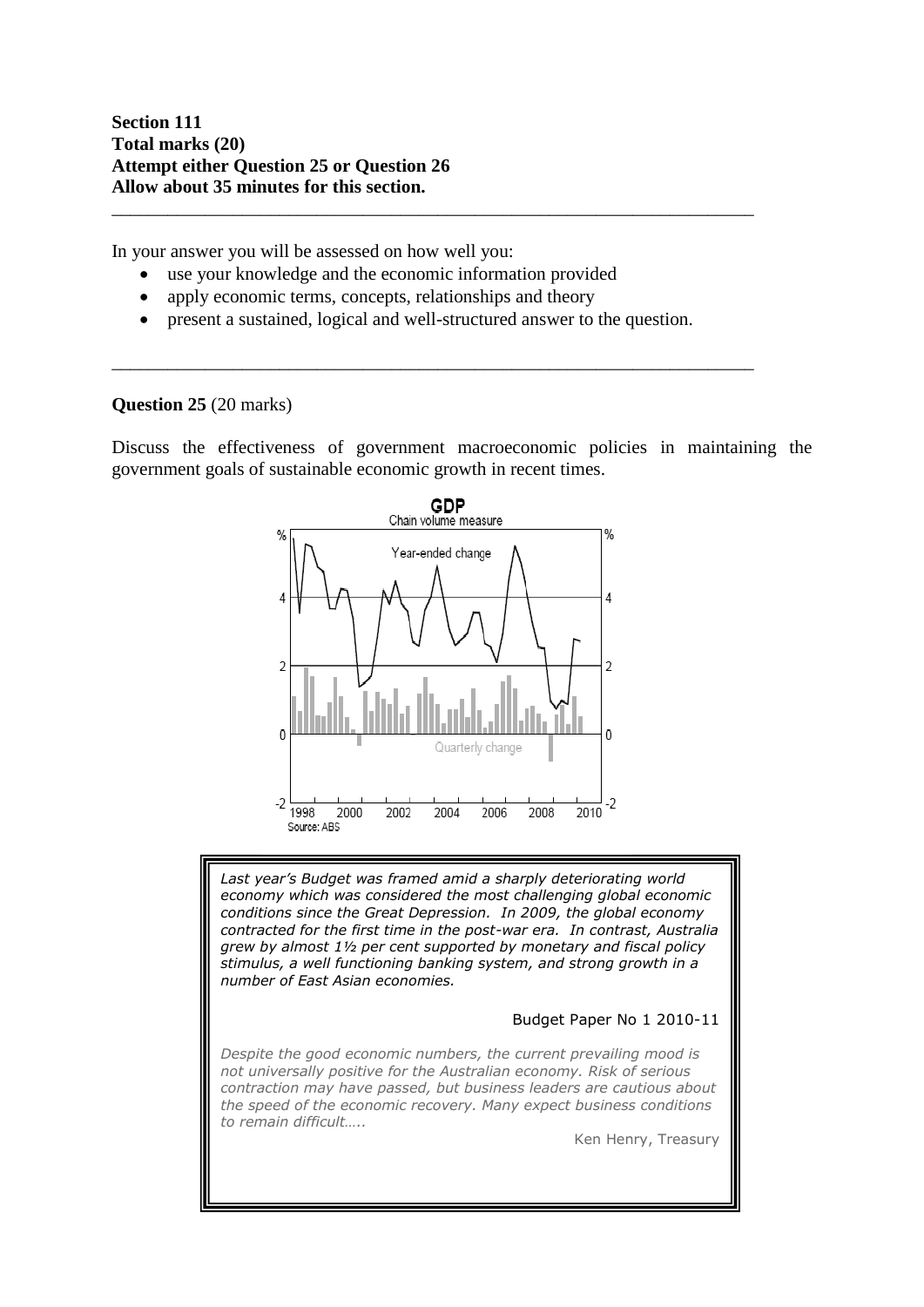#### **Question 26** (20 marks)

Analyse the impact of the fluctuations in Australia's exchange rate on the economic performance of the Australian economy



The Australian dollar has moved through a wide range, in part reflecting large portfolio adjustments by global investors. However, the movement in the exchange rate has once again proven to be an important means of assisting the Australian economy adjust to changes in the global economic environment. As on earlier occasions, the economy has proven to be resilient to these swings.

#### **Guy Debelle**

Assistant Governor of the RBA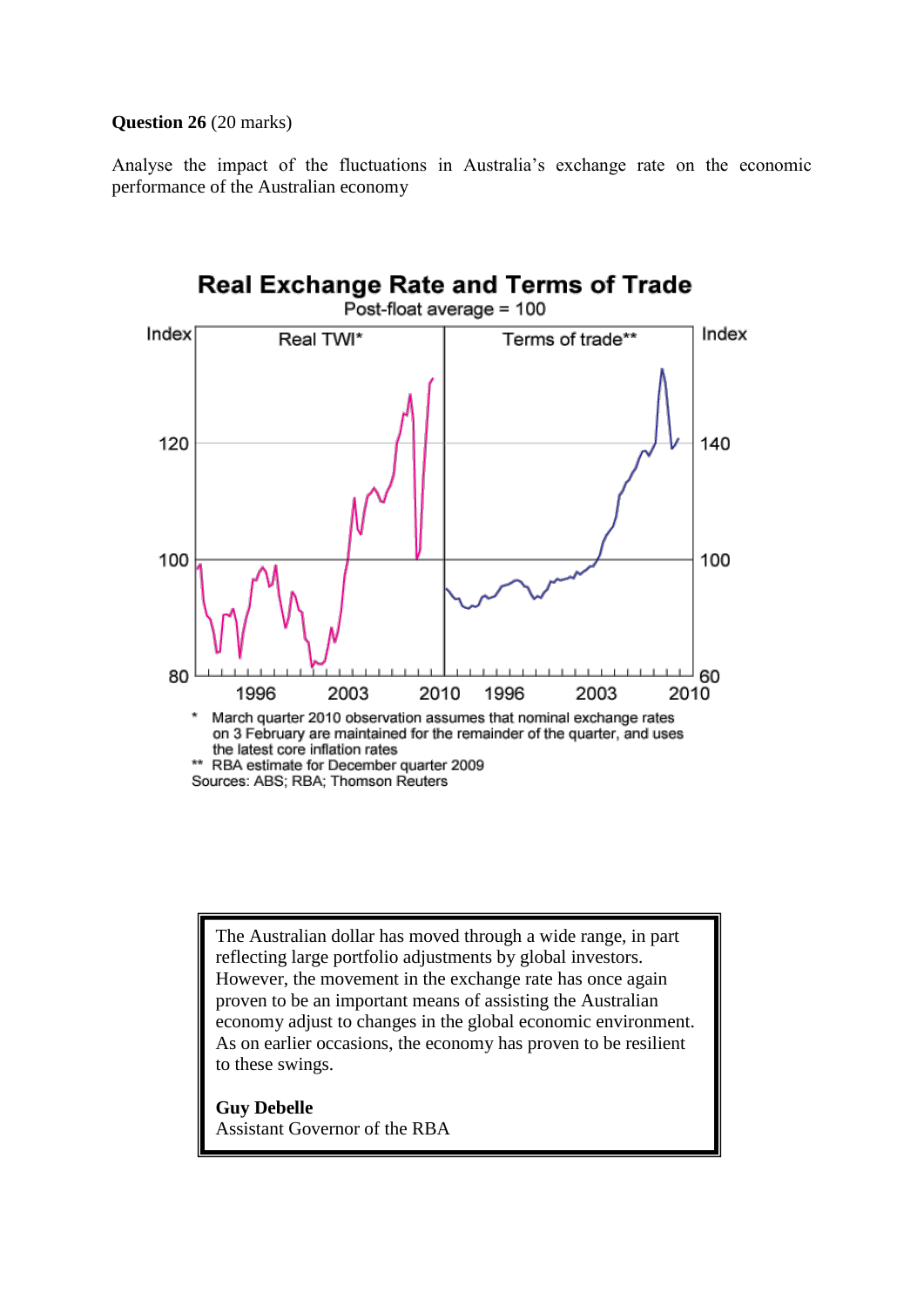**Section IV Total marks (20) Attempt either Question 27 or Question 28 Allow about 35 minutes for this section**

In your answer you will be assessed on how well you:

- use economic data
- apply economic terms, concepts, relationships and theory
- present a sustained, logical and well- structured answer to the question

\_\_\_\_\_\_\_\_\_\_\_\_\_\_\_\_\_\_\_\_\_\_\_\_\_\_\_\_\_\_\_\_\_\_\_\_\_\_\_\_\_\_\_\_\_\_\_\_\_\_\_\_\_\_\_\_\_\_\_\_\_\_\_\_\_\_\_\_\_

\_\_\_\_\_\_\_\_\_\_\_\_\_\_\_\_\_\_\_\_\_\_\_\_\_\_\_\_\_\_\_\_\_\_\_\_\_\_\_\_\_\_\_\_\_\_\_\_\_\_\_\_\_\_\_\_\_\_\_\_\_\_\_\_\_\_\_\_\_

#### **Question 27** (20 marks)

Analyse the causes of Australia's on-going current account deficit and its effects on external stability.

#### **OR**

#### **Question 28** (20 marks)

Discuss the impacts of globalisation on the economic growth and development of an economy other than Australia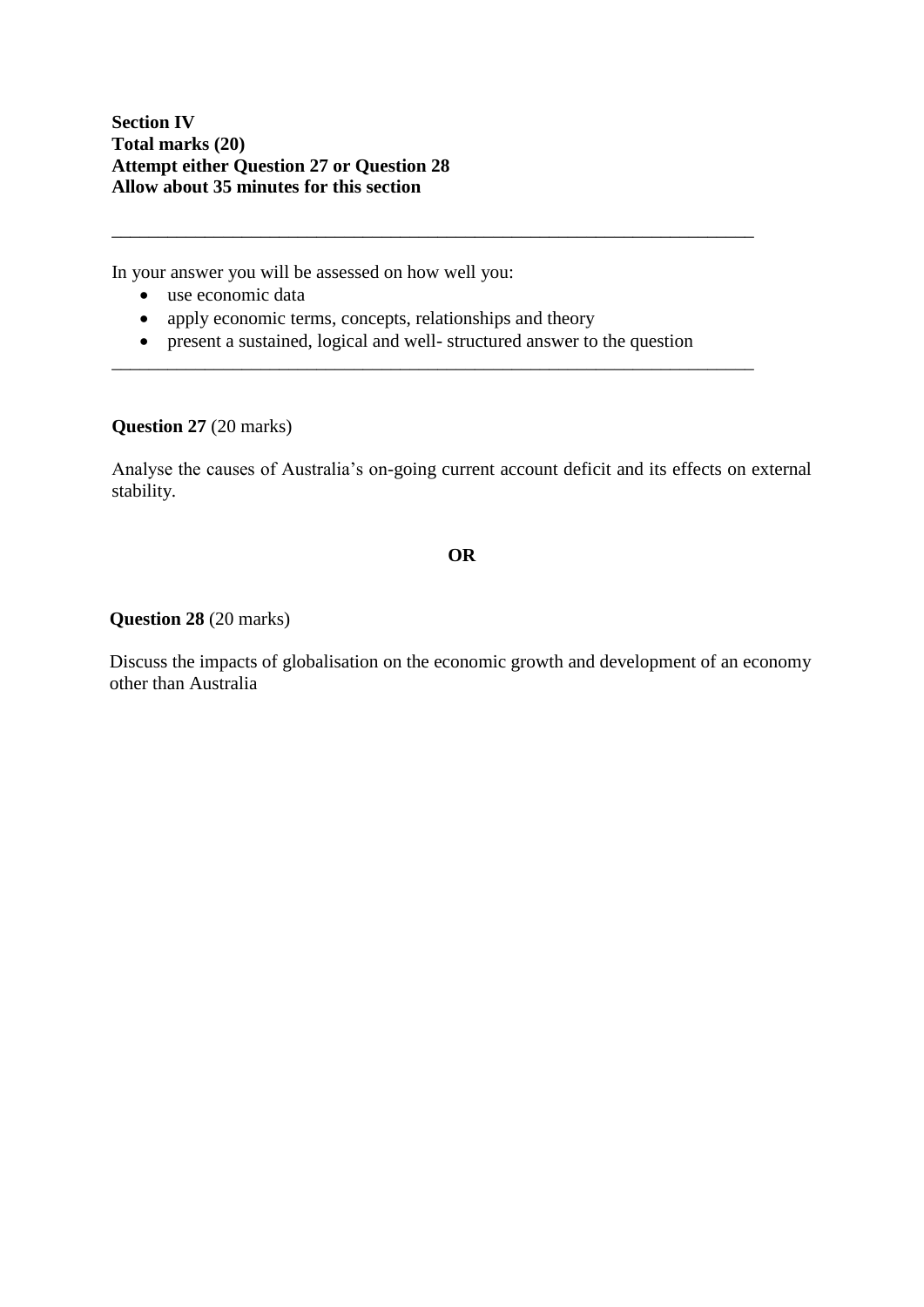#### **ANSWERS Multiple choice**

|       | <b>Nature of question</b> |         |                          |
|-------|---------------------------|---------|--------------------------|
| 1. D  | Global economy            | 11. $A$ | <b>Economic Growth</b>   |
| 2. C  | Labour Market             | 12. C   | <b>Exchange Rates</b>    |
| 3. D  | Labour Market             | 13. B   | Terms of Trade           |
| 4. C  | <b>Microeconomics</b>     | 14. B   | <i>Microeconomics</i>    |
| 5. A  | Global economy            | 15. C   | <b>Economic Growth</b>   |
| 6. B  | <b>Fiscal Policy</b>      | 16. A   | <b>Conflicting Goals</b> |
| 7. C  | Global economy            | 17. B   | Global economy           |
| 8. D  | <i><b>Inflation</b></i>   | 18. C   | IMF                      |
| 9. C  | <b>Fiscal Policy</b>      | 19. D   | <b>Microeconomics</b>    |
| 10. A | Aggregate Demand          | 20. A   | <b>Economic Growth</b>   |

#### 21. (10 marks)

- a. What is the principle of ecological sustainable development? *- is a level of development which takes into account the effects of growth on the environment by using the environment in such a way that the needs of both present and future generations can be met (intergenerational equity).* 1
- b. Distinguish between private and public goods *Private goods are goods which are excludable and rival in that consumption by one individual reduces the amount which remains. Public goods are goods which are non-excludable and non-rival, where consumption by one individual does not reduce the amount available to others.* 2
- c. Why is market failure an important consideration when attaining ecological sustainable development? *Market failure occurs when the price mechanism has failed to take into account the social costs involved in the production of goods and services. These social costs –negative externalities-cannot be priced effectively and thus ecological sustainability is unable to be achieved*  $\mathfrak{D}$
- d. Discuss the effectiveness of government policy responses to help achieve ecological sustainable development

*The Australian Governments are attempting to include environmental issues on their agendas. At the national level sustainable development policies are being debated – greenhouse gas/climate change, E10, control on emissions-. At the state level NSW govt. - established EPA, water restrictions, recycling-. These measures have had some positive effects such as the cleaning of river systems, conserving energy- However governments have not been too successful in achieving many of the environmental issues such as soil degradation, pollution, salination- and until there is some restrictions to economic growth and proper pricing of public goods ESD will by difficult to achieve.*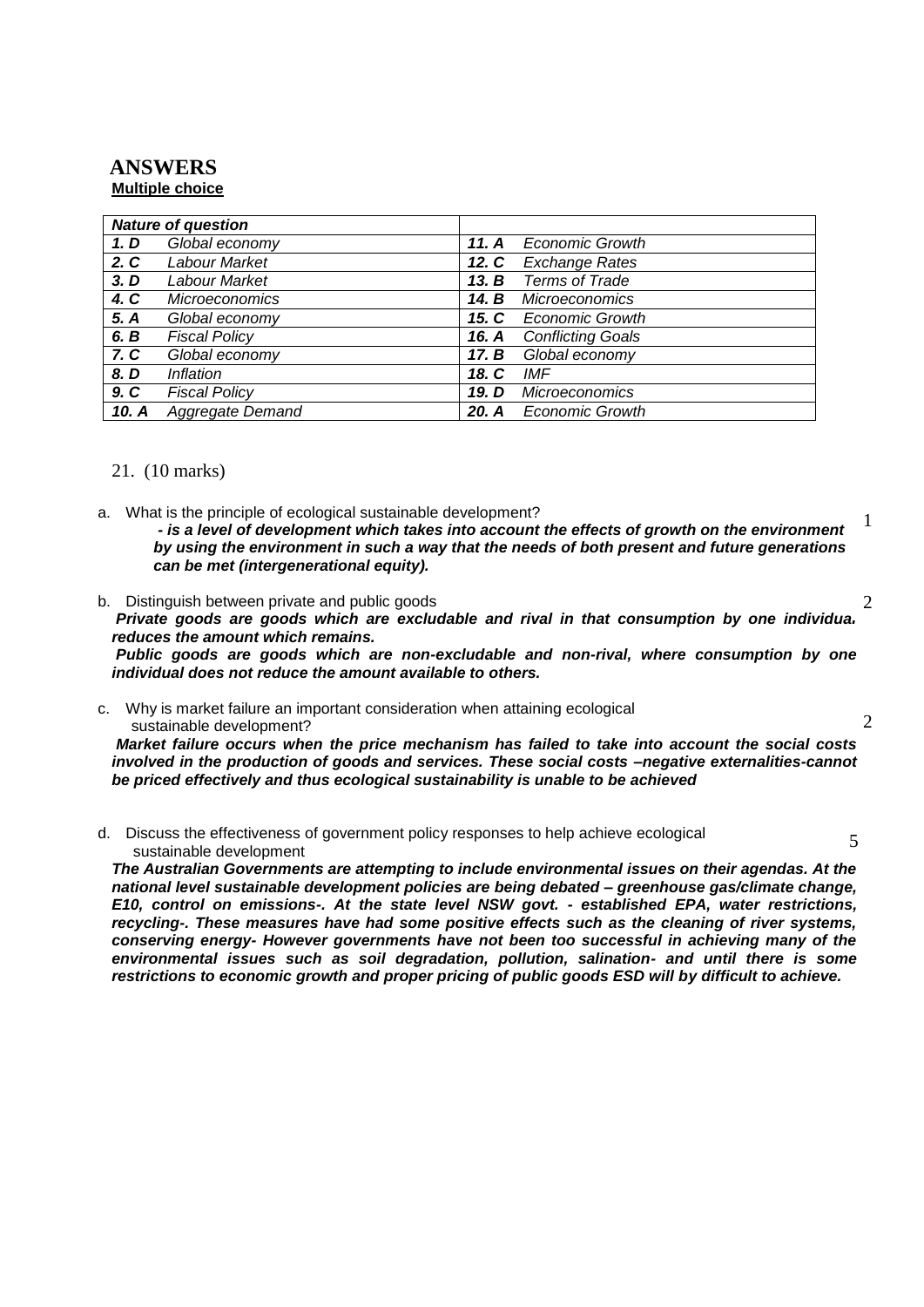#### 22 (10 marks)

#### **Table 1 Current account components**

- a) What is the balance of payments?
	- *is an official accounting record which summarises the economic transactions between residents of Australia and residents of other countries over a given period of time (including individuals, business and governments*).

2

4

2

- b) Calculate the balance on goods and services for 2007-2008
	- *Net goods – Net services = the balance on goods and services*
		- *22 273 765 = -21 508*
- c) Identify the trend in the balance on current account, and account for this change
	- **Exports have been growing from 1999 to 2008. Imports have been increasing howeve** 2 *in 2000-2001 import growth was less than export growth and then rapidly increased. Services have consistently increased and have improved over the period with a spike in 2000 - 2001*
- d) Outline the constraints of persistent current account deficits on the performance on the Australian economy
	- *Persistent CAD can lead to sustainability of debt servicing levels*
	- *Economy becomes more vulnerable to external shocks*
	- *Cost of borrowing increases – higher prices in the economy*
	- *May conflict with internal policy goals eg. Economic growth and external constraints*
	- *Attracting foreign investment difficult-leads to uncertainty*

23 (10 marks)

- a) What is inflation?
	- *Is a sustained rise in the general level of prices of goods and services.*
- b) Refer to the stimulus material and describe Australia's inflation record since inflation targeting 2
	- *RBA aims to keep inflation rate between 2-3% over the course of the business cycle. Inflation has been successfully maintained between this band however 2000 – GST caused a one of jump and in 2008 inflation jumped to 4% just before the GFC*
- c) Outling two possible causes of inflation
	- *Demand pull*
	- *Cost push*
	- *Imported*
	- *Inflationary expectations*

2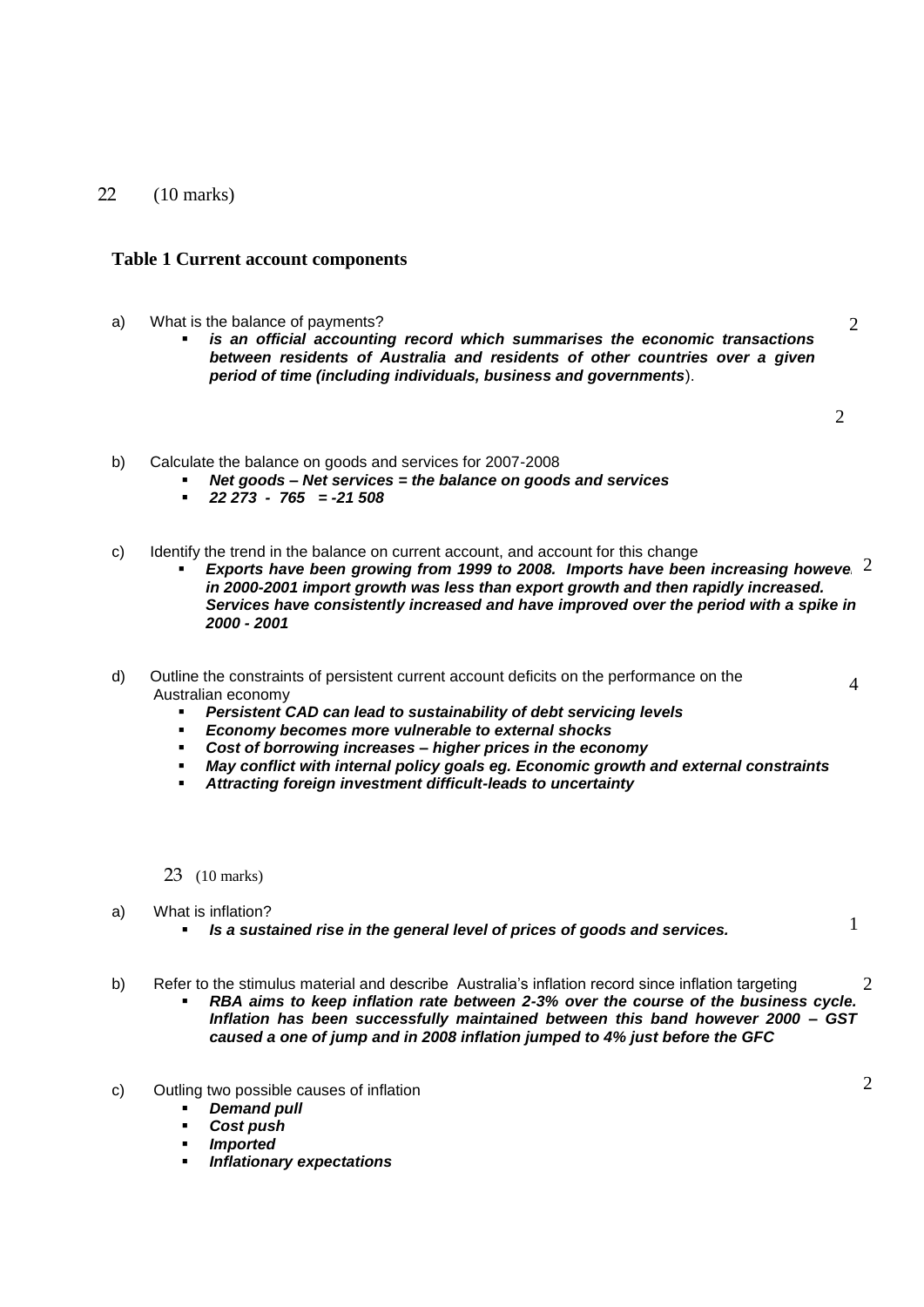- d) Analyse the benefits of sustained period of low inflation on Australias economic performance.
	- *Wages growth maintained and thus costs won't increase*
	- *Interest rates low and positive benefit to investors and consumers*
	- *Real income maintained*
	- *Export prices competitive and an increase in exports – remain internationally competitive*
	- *Little distortion in resource allocations*
	- *Little speculative investment*

#### 24 (10 marks)

- a) Distinguish between income and wealth
	- *Income is a flow which includes the return to the owners of resources (land, labour capital and enterprise) in the form of rent, wages, interest, profit and dividends..*
	- *Wealth is a stock of assets owned by individuals or families measured in money terms in a given period of time*
- b) Refer to the stimulus material and explain Australia's level of inequality in terms of its trading partners 2
	- *Australia has a relatively higher gap between high and low income earners and this gap is growing*
	- *Australia has a much lower marginal rate of tax and thus there is less income distribution at the lower end and more income retention at the higher end*
	- *Wealthier people in Australia have high levels of investment which increases their income*
	- *In Japan and Germany taxes on the wealthy are higher and less investment for higher income earners*
	- *We are better than the USA and China because they have even lower rates of tax and provision of services to lower income groups is low*
- c) Explain why income inequality still exists in various sectors in the Australian work force
	- *Varying levels of education*
	- *Gender differences*
	- *Ethnic circumstance*
	- *Regional differences*
	- *Particular sectors of the economy eg farming manufacturing*
- d) Outline TWO policy options available to the Australina government in addressing the inequality in the distribution of income and wealth.
	- *Specific targeting certain groups –youth, aboriginals*
	- *Progressive taxation*
	- *Welfare payments*

 $\mathfrak{D}$ 

 $\mathfrak{D}$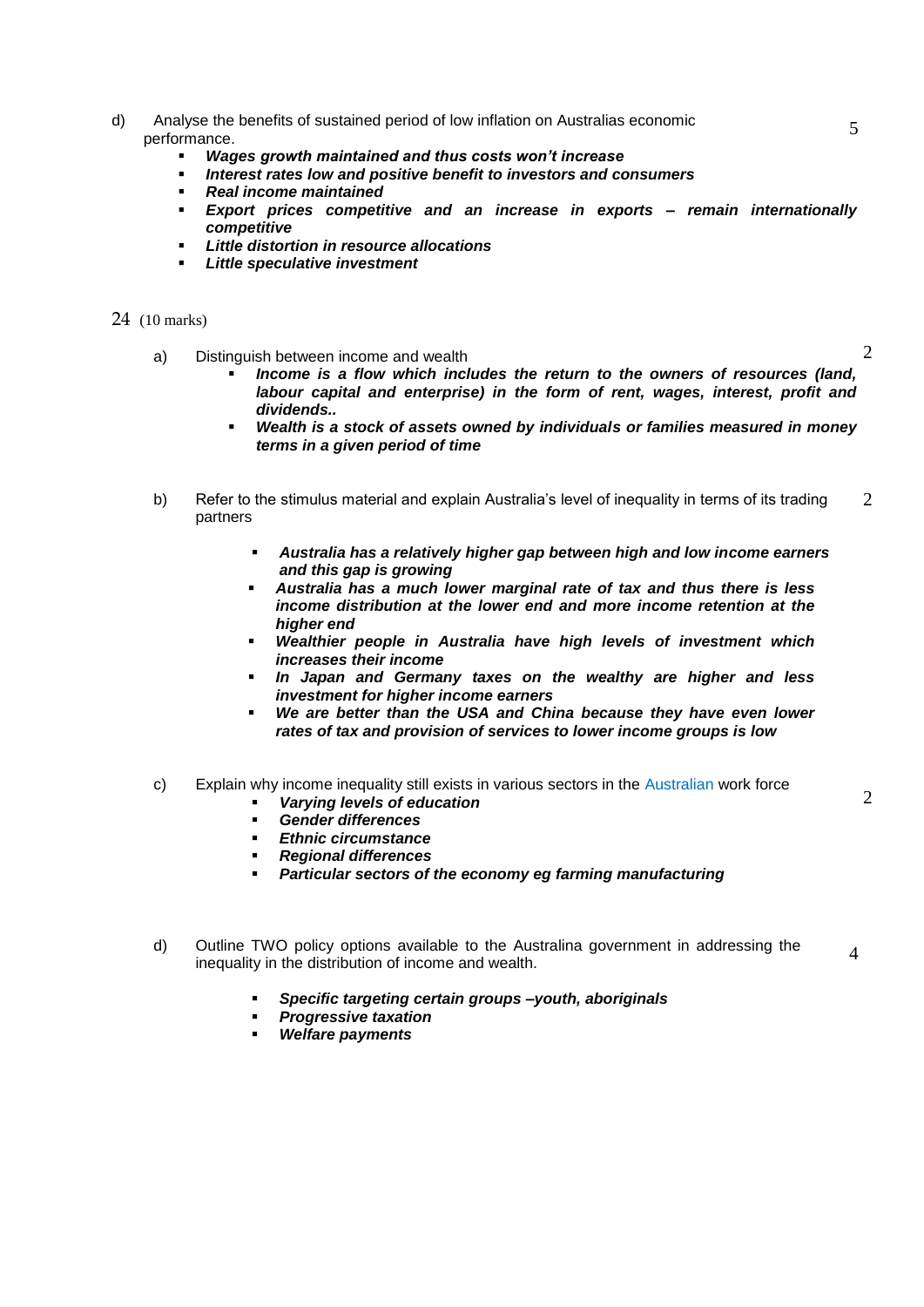#### **Question 25** (20 marks)

Analyse Australia's monetary policy stance since 2000 and its effectiveness in managing the Australian economy.

| <b>Criteria</b>                                                                                                                                                                                                                                                                                                                                                                                             | <b>Marks</b> |
|-------------------------------------------------------------------------------------------------------------------------------------------------------------------------------------------------------------------------------------------------------------------------------------------------------------------------------------------------------------------------------------------------------------|--------------|
| Demonstrates a clear and concise understanding of the issues relating to<br>$\blacksquare$<br>monetary policy stance and its effectiveness in managing the Australian<br>economy<br>Integrates appropriate economic terms, relevant concepts, relationships and<br>٠<br>theory<br>Synthesises own information with the information provided to develop a<br>sustained, logical and well-structured response | $17 - 20$    |
| Demonstrates a clear understanding of the issues relating to monetary policy<br>٠<br>stance and its effectiveness in managing the Australian economy<br>Consistently uses appropriate economic terms, relevant concepts,<br>٠<br>relationships and theory<br>Uses own information and the information provided to develop a logical and<br>٠<br>well-structured response                                    | $13 - 16$    |
| Describes the issues relating to monetary policy stance and explains how<br>٠<br>monetary policy is used in managing the Australian economy<br>Uses appropriate economic terms, concepts and relationships<br>Uses own information and the information provided to develop a coherent<br>٠<br>response                                                                                                      | $9 - 12$     |
| Outlines some issues relating to monetary policy and how monetary policy can<br>$\blacksquare$<br>be used<br>Uses some appropriate economic terms, concepts and relationships<br>Uses information to develop a generalised response<br>٠                                                                                                                                                                    | $5-8$        |
| Lists some issues relating to monetary policy and may mention how monetary<br>policy may be used<br>Uses some economic terms and/or concepts<br>Presents a limited response<br>٠                                                                                                                                                                                                                            | $1 - 4$      |

#### **MARKING GUIDELINES**

#### *Answers*

- *Monetary policy – purpose of monetary policy which includes stability of the currency, exchange rate stabilisation, full employment, economic growth*
- *Explains how monetary policy is implemented*
- *Monetary policy stance – maintaining inflationary pressures 2-3% over the course of the business cycle.*
- *An explanation of contractionary and expansionary monetary policy and the impaction on the Australian economy*
- *Reference to 2000 - interest rates have become contractionary and currently as a consequence of the GFC interest rates have been expansionary. Currently interest rates are rising but still low*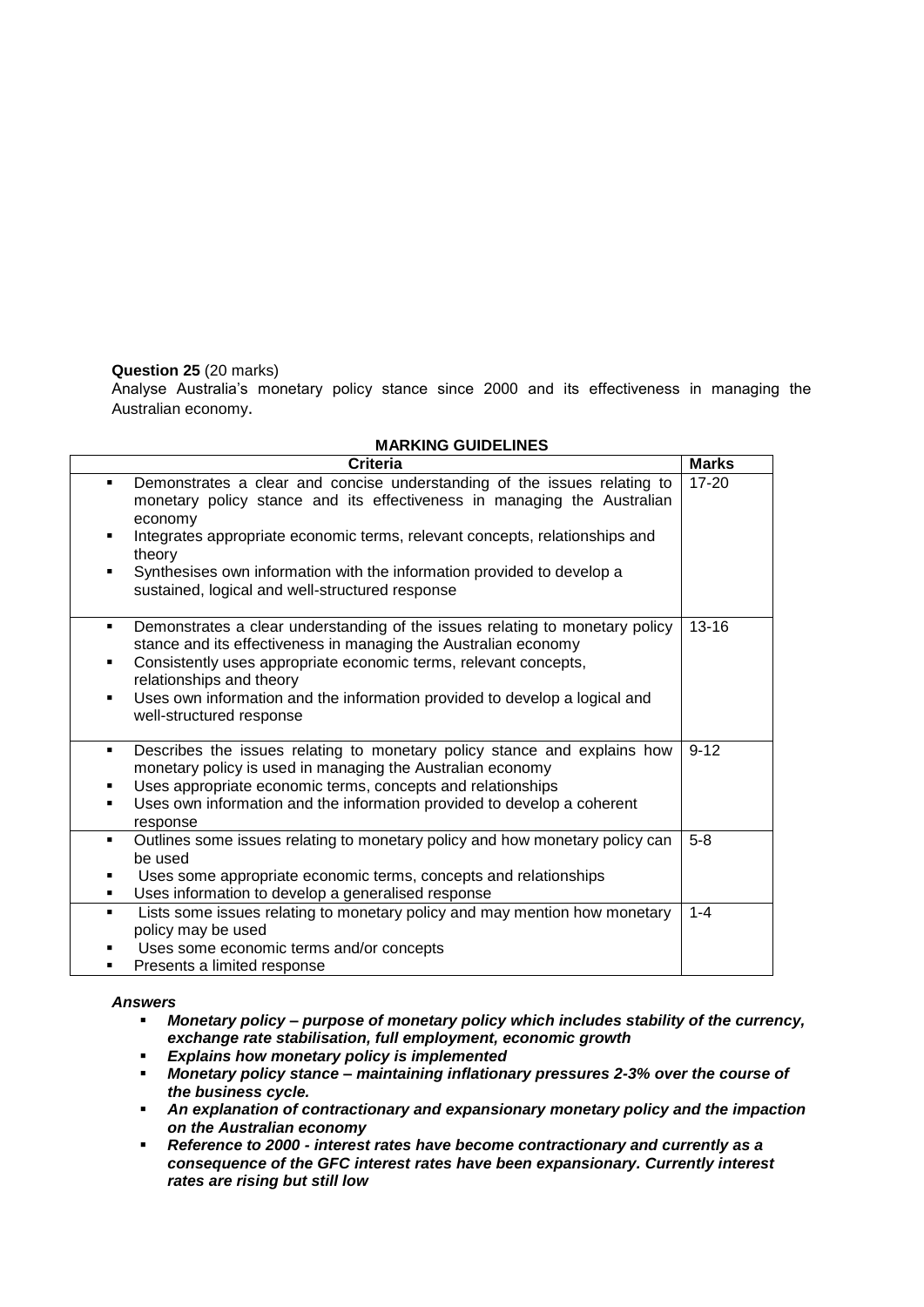Question 26 (20 marks)

Analyse the impact of the fluctuations in Australia's exchange rate on the economic performance of the Australian economy

MARKING GUIDELINES

| Criteria                                                                                                                       | Marks     |
|--------------------------------------------------------------------------------------------------------------------------------|-----------|
| Demonstrates a clear and concise understanding of Australia's exchange rate<br>and analyses its impact in Australia.           | 17-20     |
| Integrates appropriate economic terms, relevant concepts, relationships and<br>٠<br>theory                                     |           |
| Synthesises own information with the information provided to develop a<br>٠<br>sustained, logical and well-structured response |           |
| Demonstrates a clear understanding of Australia's exchange rate and<br>٠<br>analyses its impact in Australia.                  | $13 - 16$ |
| Consistently uses appropriate economic terms, relevant concepts,<br>٠<br>relationships and theory                              |           |
| Uses own information and the information provided to develop a logical and<br>well-structured response                         |           |
| Describes Australia's exchange rate and provides some understanding of its<br>٠<br>impact in Australia.                        | $9 - 12$  |
| Uses appropriate economic terms, concepts and relationships<br>٠                                                               |           |
| Uses own information and the information provided to develop a coherent<br>٠<br>response                                       |           |
| Outlines Australia's exchange rate and provides limited understanding of its<br>٠<br>impact in Australia.                      | $5-8$     |
| Uses some appropriate economic terms, concepts and relationships<br>٠                                                          |           |
| Uses information to develop a generalised response<br>٠                                                                        |           |
| Makes some mention of an exchange rate and may list limited impact in<br>Australia                                             | $1 - 4$   |
| Uses some economic terms and/or concepts<br>٠                                                                                  |           |
| Presents a limited response<br>٠                                                                                               |           |

#### *Answer*

- *Explanation of Australia's free floating exchange rate –both appreciation and depreciation*
- *Causes of a fluctuating exchange rate – demand for Aus. Dollars, due to Investment and levels of exports, interest rate differentials, speculation,*
- *Effects of fluctuating dollar – eg appreciation –exports more expensive, imports cheaper, less capital inflow, CAD worsen, less inflation, could have negative impaction employment and business, foreign debt improves.*
- *Currently Australia's exchange rate is rising – appreciation of the \$A.*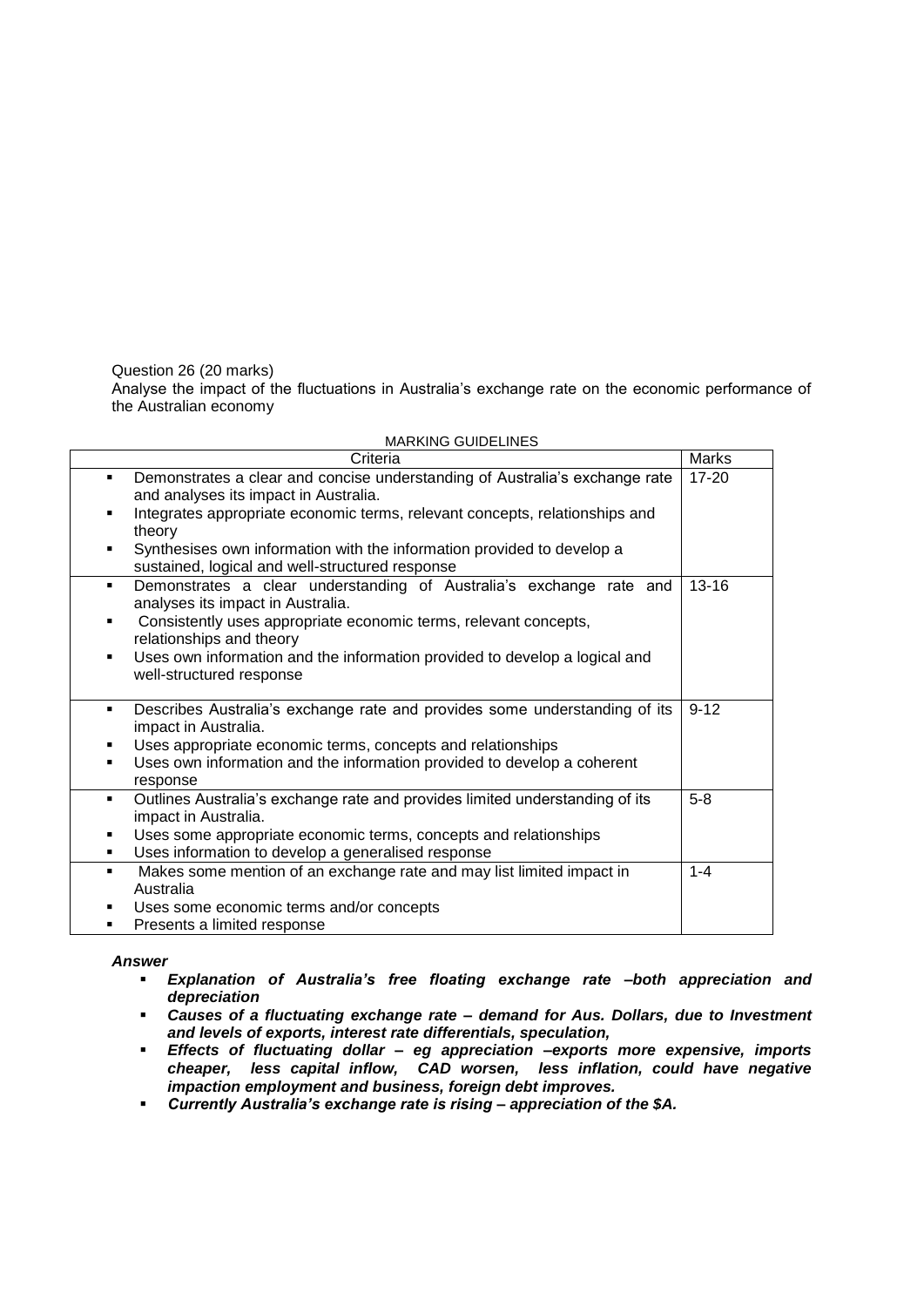#### **Question 27** (20 marks)

Discuss the effectiveness of government macroeconomic policies in maintaining the government goals of sustainable economic growth since 2007.

| <b>MARKING GUIDELINES</b>                                                                                                                                                                                                                                                                                                                                                                                                          |              |  |  |
|------------------------------------------------------------------------------------------------------------------------------------------------------------------------------------------------------------------------------------------------------------------------------------------------------------------------------------------------------------------------------------------------------------------------------------|--------------|--|--|
| <b>Criteria</b>                                                                                                                                                                                                                                                                                                                                                                                                                    | <b>Marks</b> |  |  |
| Demonstrates a clear and concise analysis of macroeconomic policies and<br>п.<br>provides detailed information of the government's ability in achieving<br>sustainable economic growth since 2007.<br>Integrates appropriate economic terms, relevant concepts, relationships and<br>٠<br>theory<br>Synthesises own information with the information provided to develop a<br>٠<br>sustained, logical and well-structured response | $17 - 20$    |  |  |
| Demonstrates a clear analysis of macroeconomic policies and provides<br>$\blacksquare$<br>information of the government's ability in achieving sustainable economic<br>growth since 2007.<br>Consistently uses appropriate economic terms, relevant concepts,<br>٠<br>relationships and theory<br>Uses own information and the information provided to develop a logical and<br>well-structured response                           | $13 - 16$    |  |  |
| Describes the Australian government's macroeconomic policies and provides<br>٠<br>some information relating to sustainable economic growth since 2007.<br>Uses appropriate economic terms, concepts and relationships<br>٠<br>Uses own information and the information provided to develop a coherent<br>٠<br>response                                                                                                             | $9 - 12$     |  |  |
| Outlines some aspects of the Australian government's macroeconomic policies<br>٠<br>and provides limited information relating to sustainable economic growth<br>Uses some appropriate economic terms, concepts and relationships<br>٠<br>Uses information to develop a generalised response<br>٠                                                                                                                                   | $5-8$        |  |  |
| Mentions some aspects of the Australian government's macroeconomic<br>$\blacksquare$<br>policies and may mention some aspects of sustainable economic growth<br>Uses some economic terms and/or concepts<br>٠<br>Presents a limited response                                                                                                                                                                                       | $1 - 4$      |  |  |

#### *Answers will include*

- *Explanation of macro policy fiscal and monetary policy- stabilise fluctuations in the business cycle- relating to the downswing in Australia since 2007*
- *Outline using statistics on the levels of economic growth in Australia since 2007*
- *Explanation of sustainable economic growth – low levels of inflation, real GDP of 3-4% economic growth, full employment, external stability, environmental sustainability, welfare measures.*
- *How effective have these policy been in achieving the points above since 2007.*
- *Could include a brief comparison with other economies*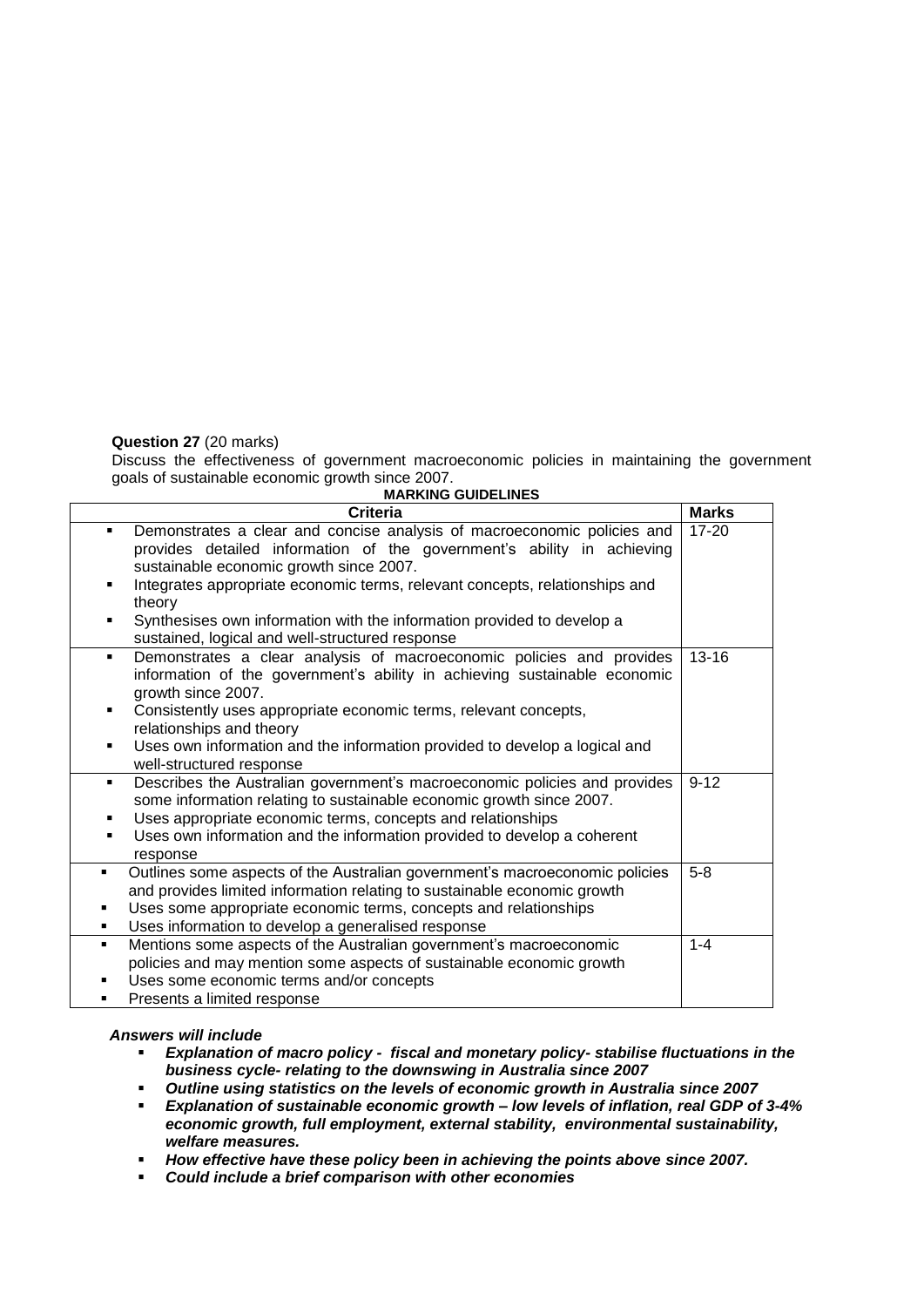#### **Question 28** (20 marks)

Discuss the effects of the global recession on economic growth and development in an economy other than Australia

| <b>MARKING GUIDELINES</b>                                                                                                                                                                                                                                                                                                                                            |              |
|----------------------------------------------------------------------------------------------------------------------------------------------------------------------------------------------------------------------------------------------------------------------------------------------------------------------------------------------------------------------|--------------|
| Criteria                                                                                                                                                                                                                                                                                                                                                             | <b>Marks</b> |
| Demonstrates a clear and concise analysis of the global recession on<br>$\blacksquare$<br>economic growth and development.<br>Supports the response with in-depth information from one or more economies<br>٠<br>other than Australia                                                                                                                                | $17 - 20$    |
| Integrates appropriate economic terms, relevant concepts, relationships and<br>٠<br>theory<br>Synthesises own information with the information provided to develop a<br>٠<br>sustained, logical and well-structured response                                                                                                                                         |              |
| Demonstrates a clear analysis of the global recession on economic growth<br>٠<br>and development.<br>Supports the response with information from one or more economies other<br>٠<br>than Australia<br>Consistently uses appropriate economic terms, relevant concepts,<br>٠                                                                                         | $13 - 16$    |
| relationships and theory<br>Uses own information and the information provided to develop a logical and<br>٠<br>well-structured response                                                                                                                                                                                                                              |              |
| Describes some effects of the global recession on economic growth and<br>٠<br>development.<br>Supports the response with limited information from one or more economies<br>٠<br>other than Australia<br>Uses appropriate economic terms, concepts and relationships<br>٠<br>Uses own information and the information provided to develop a coherent<br>٠<br>response | $9 - 12$     |
| Outlines some effects of the global recession on economic growth and<br>٠<br>development.<br>May use limited information from one or more economies other than Australia<br>٠<br>Uses some appropriate economic terms, concepts and relationships<br>٠<br>Uses information to develop a generalised response<br>٠                                                    | $5 - 8$      |
| Outlines some effects of the global recession<br>٠<br>May refer to some examples of economies other than Australia<br>٠<br>Uses some economic terms and/or concepts<br>٠<br>Presents a limited response<br>٠                                                                                                                                                         | $1 - 4$      |

*Answers are difficult to specify due to wide range of case studies. However some general points to cover:*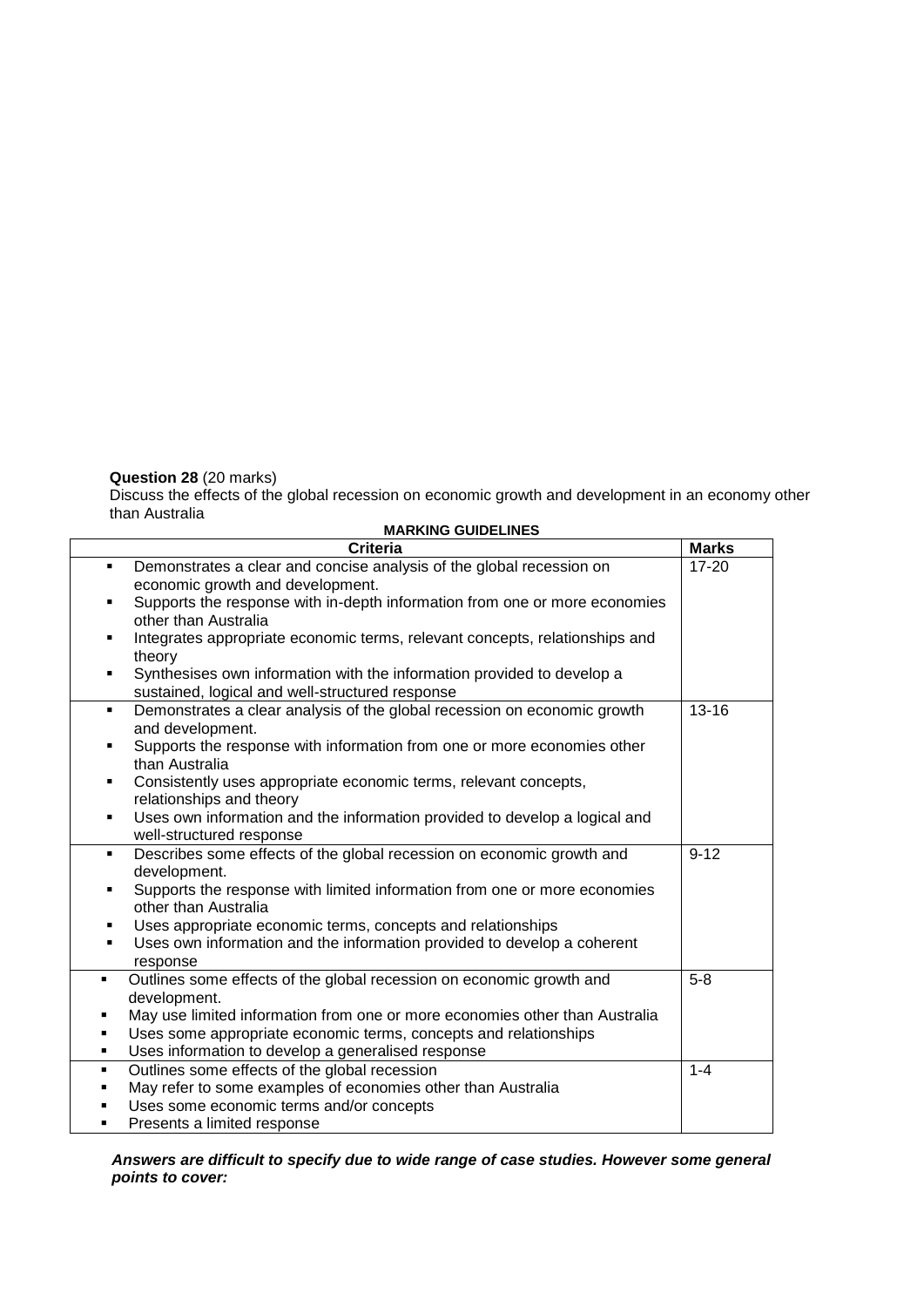- *Distinguish between economic growth and economic development –give specific examples*
- *Explanation of the global recession-*
- *Outline the performance of their selected countries with comparison to Australia and may include some other economies*
- *Impacts of the recession on their specific economy and reasons for the particular performance*

**NAME………………………………**

**SECTION I Total marks (20) Attempt Questions 1 –20 Allow about 35 minutes for this section**

Select the alternative A, B, C, or D that best answers the question. Fill in the response oval completely.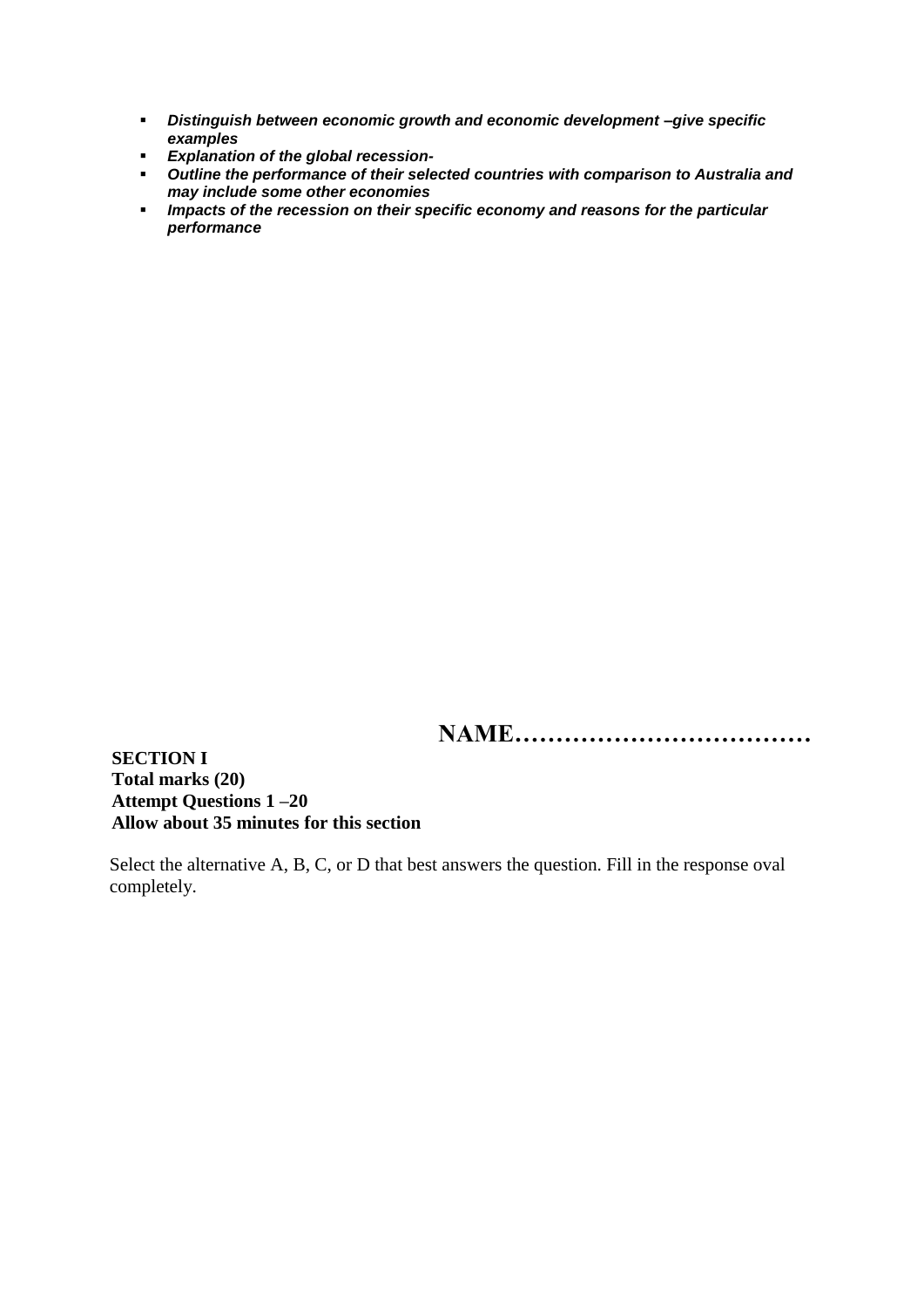| $A$ $\bigcirc$<br>1.  | $_{\rm B}$ $\circ$ | $C$ $\bigcirc$          | $D$ $\bigcirc$                                |
|-----------------------|--------------------|-------------------------|-----------------------------------------------|
| $A$ $\bigcirc$<br>2.  | $_{\rm B}$ $\circ$ | $\rm{c}$ $\circ$        | $D$ $\bigcirc$                                |
| 3.<br>$A$ $\bigcirc$  | $B$ $\bigcirc$     | $C$ $\bigcirc$          | $D$ $\bigcirc$                                |
| $A$ $\bigcirc$<br>4.  | $B$ $\bigcirc$     | $C$ $\circlearrowright$ | $D$ $\bigcirc$                                |
| $A$ $\bigcirc$<br>5.  | $B$ $\bigcirc$     | $C$ $\circlearrowright$ | $D$ $\bigcirc$                                |
| $A$ $\bigcirc$<br>6.  | $B$ $\bigcirc$     | $C$ $\circlearrowright$ | $D$ $\bigcirc$                                |
| $\wedge$<br>7.        | $B$ $\bigcirc$     | $C$ $\circlearrowright$ | $D$ $\bigcirc$                                |
| $A$ $\bigcirc$<br>8.  | $B$ $\bigcirc$     | $C$ $\bigcirc$          | $D$ $\bigcirc$                                |
| $\wedge$<br>9.        | $B$ $\bigcirc$     | $C$ $\circlearrowright$ | $D$ $\bigcirc$                                |
| $\wedge$<br>10.       | $B$ $\bigcirc$     | $C$ $\circlearrowright$ | $D$ $\bigcirc$                                |
| $A$ $\bigcirc$<br>11. | $B$ $\bigcirc$     | $C$ $\circlearrowright$ | $D$ $\bigcirc$                                |
| 12.<br>$A$ $\bigcirc$ | $B$ $\bigcirc$     | $C$ $\circlearrowright$ | $D$ $\bigcirc$                                |
| 13.<br>$A$ $\bigcirc$ | $B$ $\bigcirc$     | $C$ $\circlearrowright$ | $D$ $\bigcirc$                                |
| $A$ $\bigcirc$<br>14. | $B$ $\bigcirc$     | $C$ $\bigcirc$          | $D$ $\bigcirc$                                |
| $A$ $\bigcirc$<br>15. | $B$ $\bigcirc$     | $C$ $\circlearrowright$ | $D$ O                                         |
| 16.<br>$\wedge$       | $B$ $\bigcirc$     | $C$ $\circlearrowright$ | $D$ $\bigcirc$                                |
| $A$ $\bigcirc$<br>17. | $B$ $\bigcirc$     | $C$ $\bigcirc$          | $D$ $\bigcirc$                                |
| 18.<br>$A$ $\bigcirc$ | $_{\rm B}$ $\circ$ | $C$ $\circlearrowright$ | $D$ $\bigcirc$                                |
| 19.<br>$A$ $\bigcirc$ | $_{\rm B}$ $\circ$ | $C$ $\circlearrowright$ | $D$ $\bigcirc$                                |
| 20. A $\bigcirc$      | B O                | $C$ $\circlearrowright$ | D O                                           |
|                       |                    |                         |                                               |
| A $\circ$             | $B$ $\bigcirc$     | $C$ $\circlearrowright$ | $D$ $\bigcirc$                                |
| $A$ $\bigcirc$        | $B$ $\bigcirc$     | $\rm c$ $\circ$         | $D$ $\bigcirc$                                |
| A $\circ$             | $B$ $\bigcirc$     | $\rm c$ $\circ$         | $\, {\scriptstyle\mathrm D} \,$ $\, \bigcirc$ |
| A $\circ$             | $B$ $\bigcirc$     | $\rm c$ $\circ$         | $\, {\scriptstyle\mathrm D} \,$ $\, \bigcirc$ |
| A $\circ$             | $B$ $\bigcirc$     | $C$ $\circlearrowright$ | $D$ $\bigcirc$                                |
| $A$ $\bigcirc$        | $B$ $\bigcirc$     | $C$ $\circlearrowright$ | $D$ $\bigcirc$                                |
| A $\circ$             | $B$ $\bigcirc$     | $C$ $\bigcirc$          | $D$ $\bigcirc$                                |

 $\overline{1}$ .

 $\overline{2}$ .

 $\overline{3}$ .

4.

5.

6.

7.